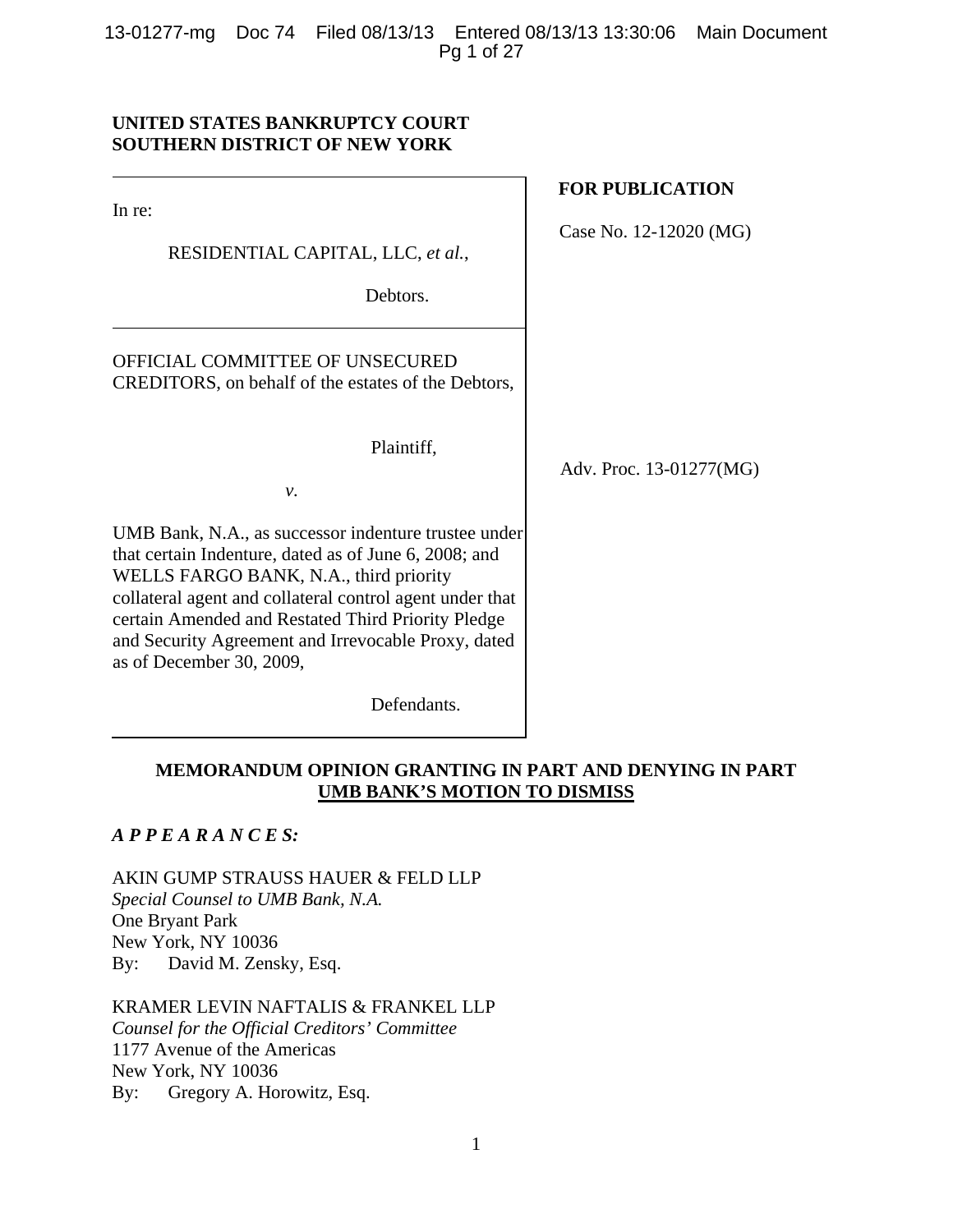# 13-01277-mg Doc 74 Filed 08/13/13 Entered 08/13/13 13:30:06 Main Document Pg 2 of 27

PACHULSKI STANG ZIEHL & JONES LLP *Conflicts Counsel for the Official Creditors' Comittee* 780 Third Avenue New York, New York 10017 By: John A. Morris, Esq.

# **MARTIN GLENN UNITED STATES BANKRUPTCY JUDGE**

Pending before the Court is *Defendant UMB Bank, N.A.'s Partial Motion to Dismiss Pursuant to FRCP 12(b)(6)* ("Motion," ECF Doc. # 21). The Adversary Proceeding was brought by the Official Committee of Unsecured Creditors (the "Committee") of Residential Capital, LLC ("ResCap"), *et al.* (the "Debtors") on February 28, 2013 against UMB Bank, N.A., as successor indenture trustee ("UMB" or the "Indenture Trustee") under that certain Indenture, dated as of June 6, 2008 (the "Indenture"), and Wells Fargo Bank, N.A. ("Wells Fargo"), as third priority collateral agent and collateral control agent ("Collateral Agent") under an Amended and Restated Third Priority Pledge and Security Agreement and Irrevocable Proxy, dated as of December 30, 2009 (the "Notes Security Agreement").

Through the Motion, UMB sought dismissal of ten of the fourteen counts asserted in the Adversary Proceeding. Wells Fargo Bank, N.A. ("Wells Fargo") filed a joinder of the Motion (ECF Doc. # 23). The Committee filed an objection to the Motion ("Objection," ECF Doc. # 28) supported by the Declaration of John A. Morris ("Morris Decl.," ECF Doc. # 29). UMB filed a reply ("Reply," ECF Doc. # 37) in which it withdrew the Motion with respect to five of the counts. The Court heard argument on the Motion on July 26, 2013 and UMB withdrew the Motion with respect to Count XIV.

For the reasons discussed below, the Motion is **DENIED** without prejudice as to Counts I, IV, and XIII, and the Motion is **GRANTED** with prejudice as to Count V.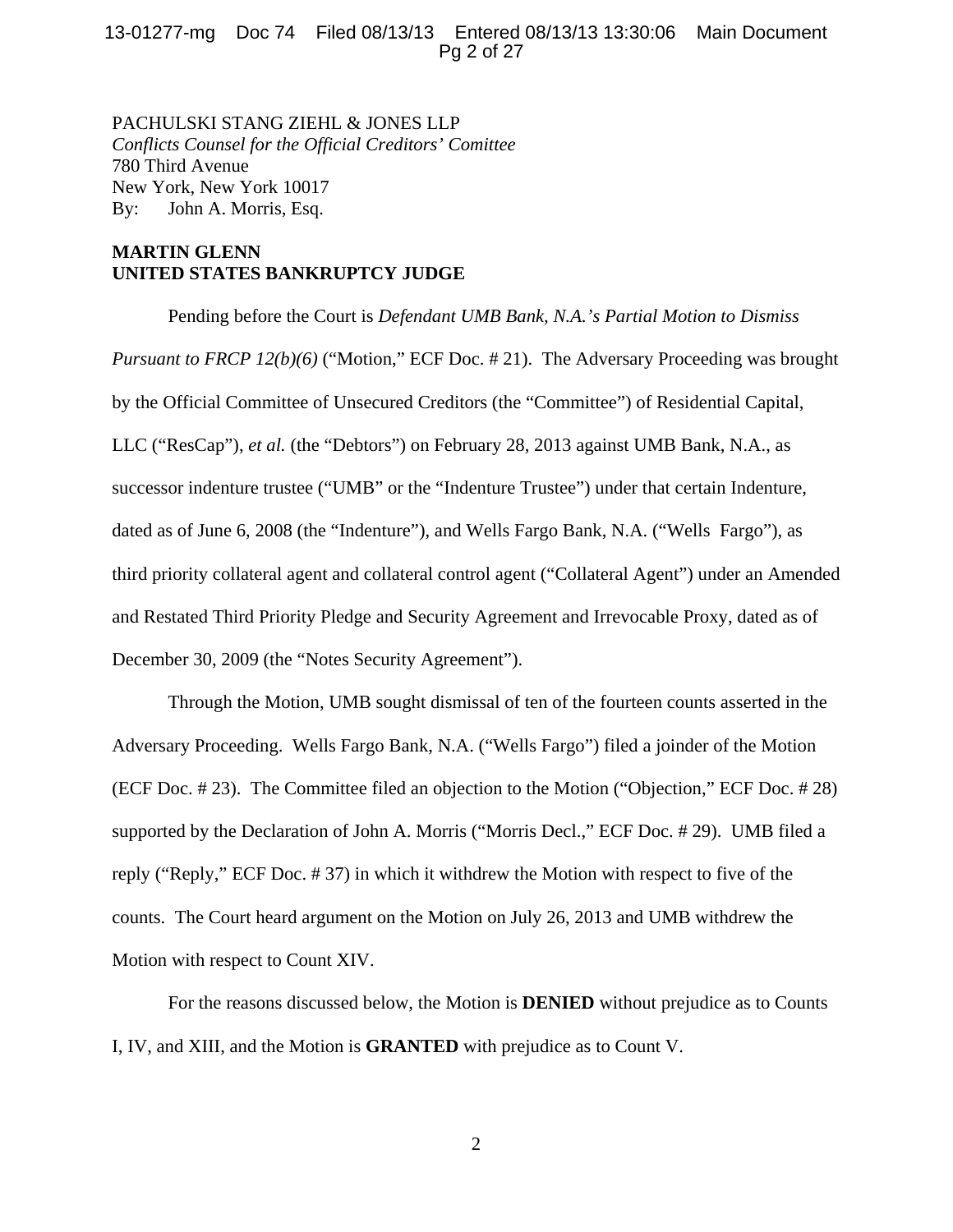#### 13-01277-mg Doc 74 Filed 08/13/13 Entered 08/13/13 13:30:06 Main Document Pg 3 of 27

# **I. BACKGROUND**

On May 14, 2012 (the "Petition Date"), the Debtors filed voluntary petitions for relief under chapter 11 of the Bankruptcy Code. On the Petition Date, the Debtors sought approval for postpetition financing from Ally Financial, Inc. ("AFI"). The Court granted interim relief on this request on May 15, 2012 (Interim AFI DIP Order, 12-12020, ECF Doc. # 80), and entered the AFI DIP Order granting final approval on June 25, 2012. (12-12020, ECF Doc. # 491). Pursuant to the AFI DIP Order, the Debtors agreed to a series of stipulations (the "Stipulations") concerning the liens and security interests granted for the benefit of the Collateral Agent for the benefit of the Indenture Trustee and the Junior Secured Noteholders (defined below, and collectively, the "Secured Parties"). (*Id*. ¶ 5.) The Stipulations provided the Committee with a period in which to challenge the validity of the liens and security interests and it spent months investigating the claims and liens of the Secured Parties. (Compl. ¶ 20.)

The Committee's investigation focused on a \$1.1 billion discrepancy in the Debtors' prepetition and postpetition disclosure concerning the Notes Collateral (defined below). The Debtors' audited financial statements for the year ended December 31, 2011, and unaudited financial statements for the quarter ended March 31, 2012 (the most recent statements prior to the Petition Date), describe the Junior Secured Notes as secured by the same \$1.3 billion in collateral that purportedly secures the AFI Revolver (as defined below). (Compl. ¶ 22.) According to the Stipulations, the Notes Collateral includes \$1.3 billion of assets identified under the column labeled "Ally Revolver" and an additional \$1.1 billion of assets identified under the column labeled "Blanket" on Exhibit A to the AFI DIP Order. (Compl. ¶ 23.) The Committee asserts that, upon information and belief, prior to the Petition Date, the Debtors' internal collateral tracking database identified only approximately \$1.3 billion in collateral securing the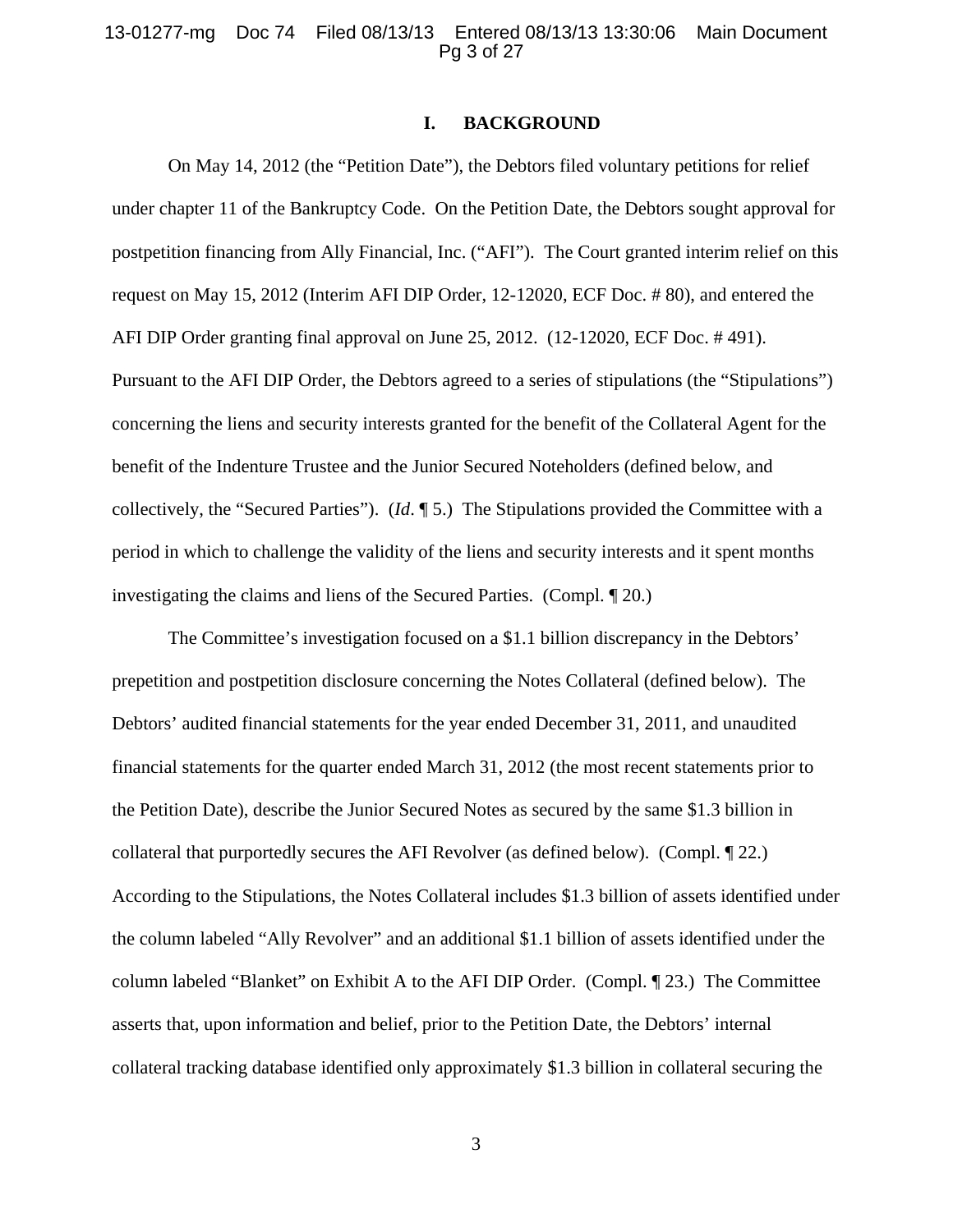#### 13-01277-mg Doc 74 Filed 08/13/13 Entered 08/13/13 13:30:06 Main Document Pg 4 of 27

Junior Secured Notes and the AFI Revolver and nearly all of the "Blanket" collateral as "Unpledged." (Compl. ¶¶ 24-25.) Moreover, the Debtors failed to independently verify whether the Secured Parties had liens on the assets that comprise "Blanket" property or whether any such assets constitute Excluded Assets under the Notes Security Agreement. On December 26, 2012, the Court granted the Committee's motion ("Standing Motion," ECF Doc. # 1546) for standing to pursue the claims in this adversary complaint. ("Standing Order," ECF Doc. # 2518.)

#### **A. Relevant Facts**

# *1. Junior Secured Notes*

On or about June 6, 2008, ResCap entered into various financing transactions in connection with the issuance of approximately \$4 billion of 9.625% Junior Secured Guaranteed Notes Due 2015 ("Junior Secured Notes," and the holders the "Junior Secured Noteholders" or "JSNs"). (Compl. ¶¶ 32-36.) The Junior Secured Notes were issued as part of an exchange offer (the "Exchange Offer"), detailed in the ResCap Exchange Offer 8-K (Compl., Ex. B). (Compl. ¶¶ 35-36.) ResCap offered the Junior Secured Notes in return for outstanding ResCap notes maturing in 2010 through 2015 ("Old Notes"). (*Id.,* Compl. ¶ 36.) As an alternative exchange mechanism for a limited number of the Old Notes, ResCap offered cash, with the price determined by a modified Dutch auction. (*Id*.; Compl. ¶ 39.) Through the Exchange Offer, ResCap was able to exchange approximately \$6 billion of Old Notes for approximately \$4 billion in Junior Secured Notes and roughly \$862 million in cash. (*Id*.; Compl. ¶ 35-36.) As of the Petition Date, the outstanding face amount of Junior Secured Notes was approximately \$2.12 billion and, according to the Committee, the remaining amount of unaccreted original issue discount ("OID") was at least \$377 million. (Compl. ¶¶ 42-43.)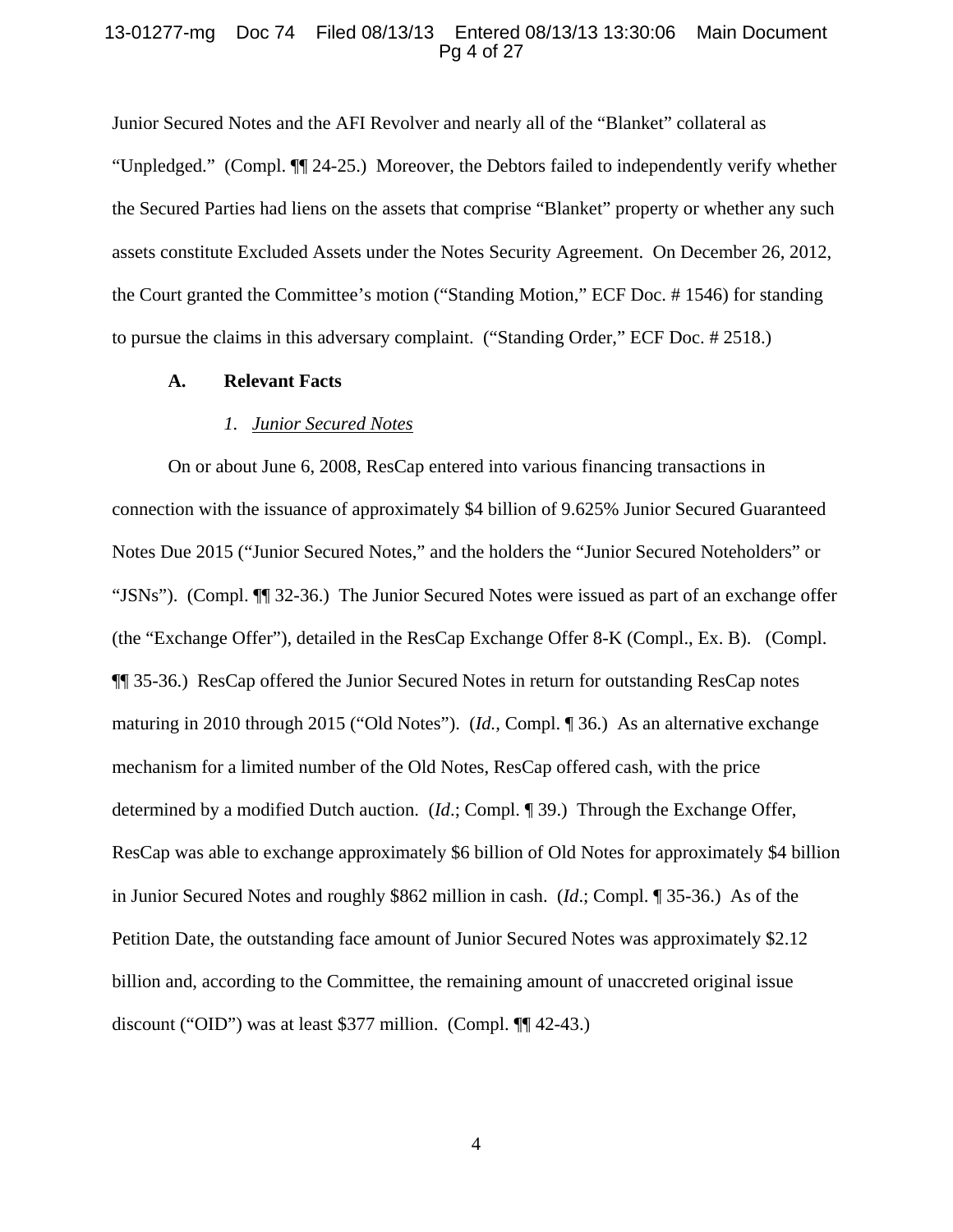## 13-01277-mg Doc 74 Filed 08/13/13 Entered 08/13/13 13:30:06 Main Document Pg 5 of 27

The Junior Secured Notes were issued pursuant to the Indenture (Compl., Ex. A), entered into on June 6, 2008, by and among ResCap, as issuer, GMAC Residential Holding Company, LLC, GMAC- RFC Holding Company, LLC, GMAC Mortgage, LLC, Residential Funding Company, LLC and HomeComings Financial, LLC, as guarantors (the "Guarantors"), and U.S. Bank N.A., as indenture trustee (the "Original Trustee"). That same day, certain Debtors entered into a Third Priority Pledge and Security Agreement and Irrevocable Proxy (the "Original Notes Security Agreement") with the Indenture Trustee and the Collateral Agent. On or about December 30, 2009, the parties amended the Original Security Agreement by entering into the Notes Security Agreement (Compl., Ex. C.).

In the Notes Security Agreement, certain Debtors granted the Collateral Agent liens on and security interests in certain of their assets (collectively, the "Notes Collateral") to secure payment of the obligations under the Indenture (the "Notes Obligations"). Sections 2 through 5 of the Notes Security Agreement (the "Granting Clauses") grant the Collateral Agent liens and security interests on various assets.<sup>1</sup> Each Granting Clause provides that "notwithstanding the foregoing, the [Notes Collateral] described in [such Granting Clause] shall not include Excluded Assets." Notes Security Agreement §§ 2-5. The Committee asserts, upon information and belief, that at least \$350 million of assets, including mortgage loans, REO Property, and governmental insurance claims (collectively, the "Preference Assets") were added to the Notes Collateral during the 90 days before the Petition Date. (Compl. ¶ 207.) It claims that each

 $\overline{a}$ 

<sup>1</sup> The liens in section 2 were granted by the "Recourse Obligors" on certain servicer advances, mortgage loans, trading securities, accounts receivable, chattel paper, computer hardware, software and related rights/licenses, deposit accounts, securities accounts, instruments, investment property, documents, general intangibles, goods, equipment, fixtures, intellectual property, equity interests, promissory notes, and all other personal assets and property of any kind or description; the liens in section 4 were granted by the "FABS Grantors" on certain of their financial assets, trading securities, deposit accounts, investment property, instruments, cash delivered in respect of and collateral securing any financial assets, related documents, accounts receivable, general intangibles, supporting assets, and proceeds; and the liens in section 5 were granted by the "Additional Account Parties" on certain deposit accounts and related proceeds. (Compl. ¶¶ 48-54.)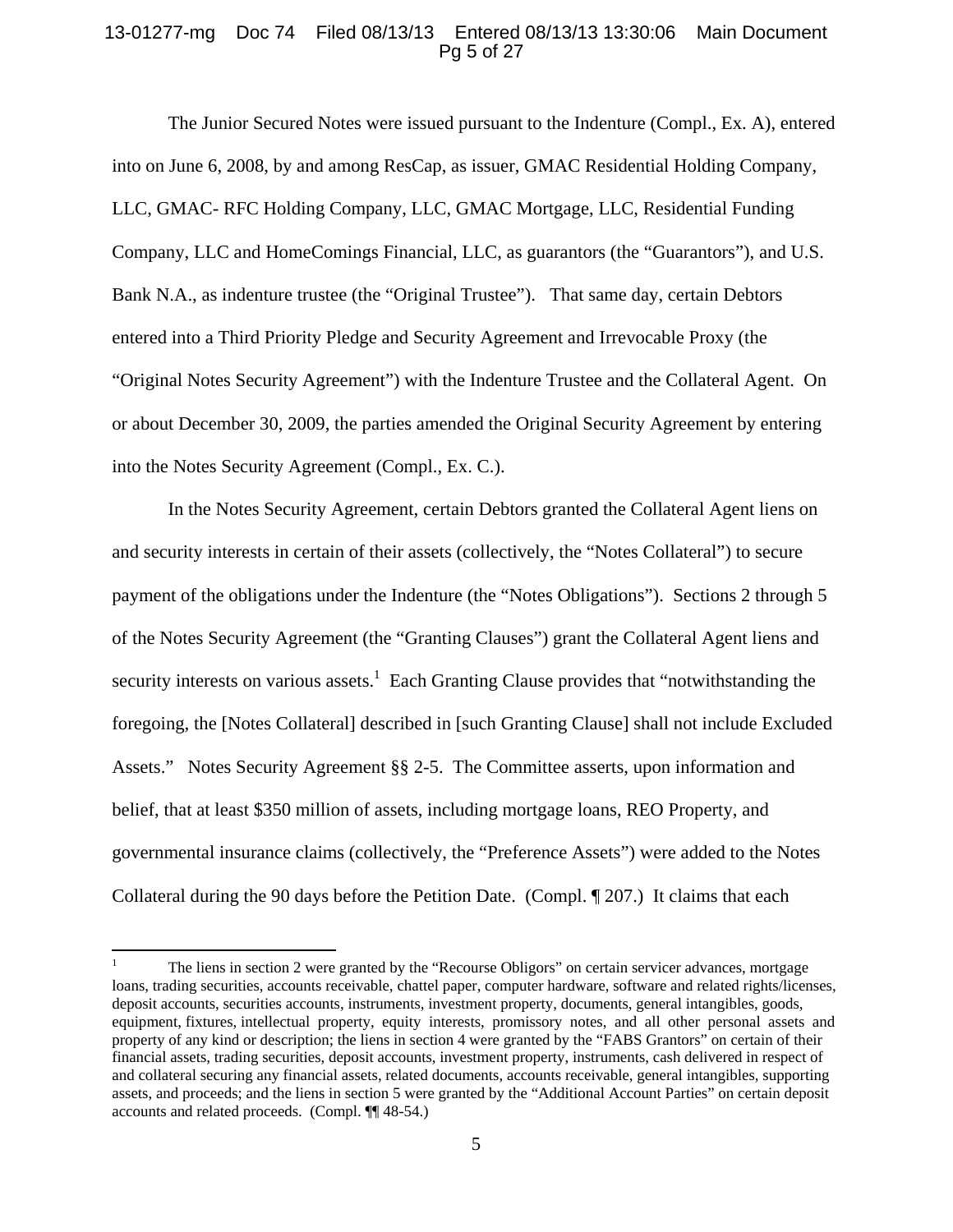## 13-01277-mg Doc 74 Filed 08/13/13 Entered 08/13/13 13:30:06 Main Document Pg 6 of 27

addition of the Preference Assets to the Notes Collateral was a transfer for the benefit of the Secured Parties (the "Preferential Transfers").

UMB asserts that those security interests and liens were first perfected via, among other things, the filing of UCC-1 Financing Statements on June 6, 2008 (the "UCC-1 Financing Statements," Motion, Ex. A).

#### *2. The AFI Revolver*

On or about June 4, 2008, AFI, as lender, and certain Debtors entered into a loan agreement (the "Original Loan Agreement"), which was amended and restated (the "AFI Revolver," Compl., Ex. D.) on December 30, 2009. AFI made certain loans to the Debtors ("AFI Revolver Obligations") pursuant to the AFI Revolver. Approximately \$747 million in outstanding principal was due under the AFI Revolver on the Petition Date. Also on June 4, 2008, the Debtors entered into a First Priority Pledge and Security Agreement and Irrevocable Proxy (the "Original Revolver Security Agreement") with the Collateral Agent, which was amended and restated (the "Revolver Security Agreement"). (Compl. ¶ 62.) The Revolver Security Agreement grants the Collateral Agent liens on and security interests in the Notes Collateral to secure the AFI Revolver Obligations.

# *3. The Intercreditor Agreement*

On or about June 6, 2008, the Collateral Agent, AFI, the Original Trustee and certain Debtors entered into the Intercreditor Agreement (Compl., Ex. E), which, among other things, governs the rights of parties in collateral held for the benefit of the Indenture Trustee and AFI. Section 2.1(b) of the Intercreditor Agreement provides that the liens and security interests granted under the Revolver Security Agreement are first priority liens and security interests senior to the liens and security interests granted under the Notes Security Agreement. (Compl.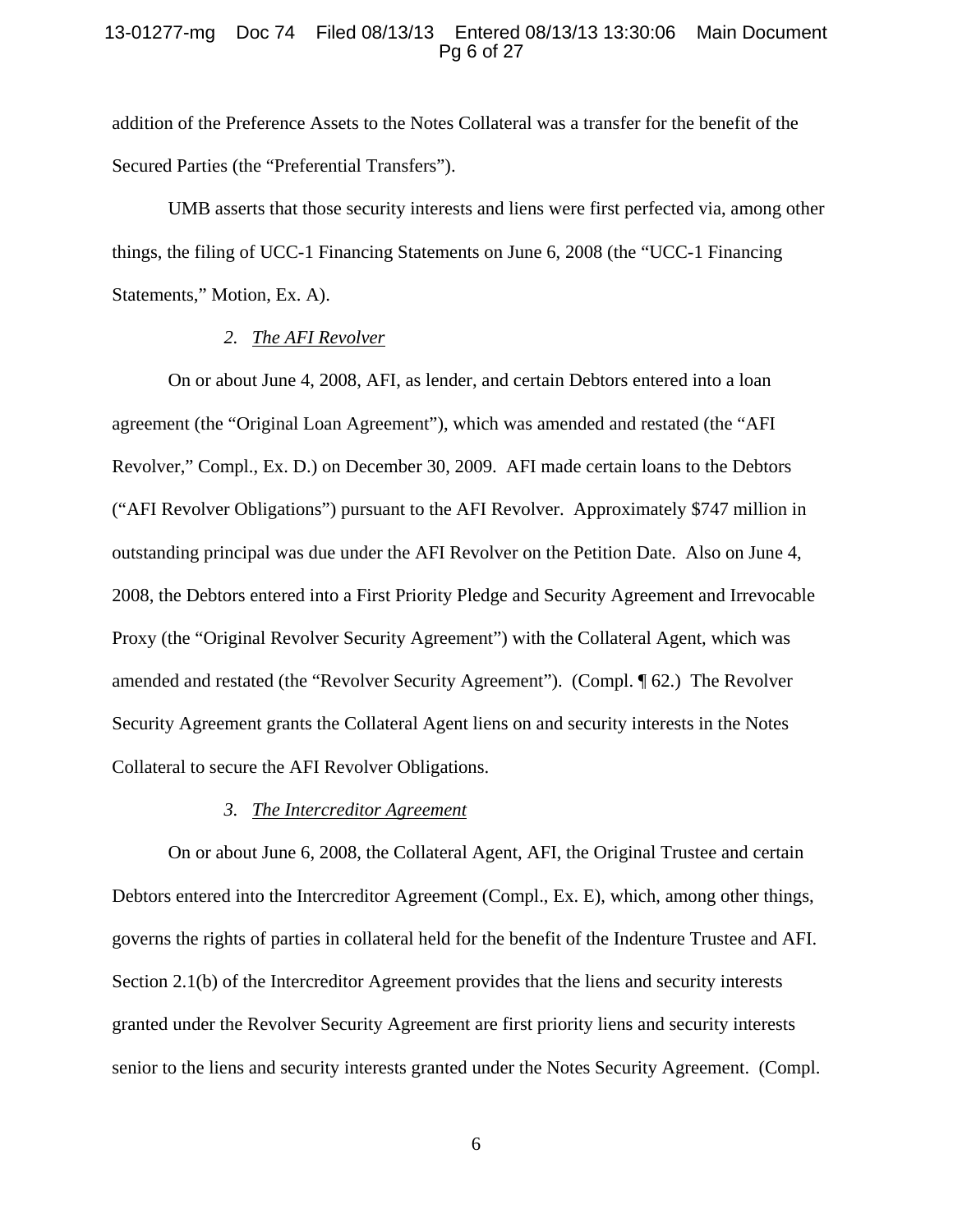#### 13-01277-mg Doc 74 Filed 08/13/13 Entered 08/13/13 13:30:06 Main Document Pg 7 of 27

¶¶ 64, 66.) However, the Debtors have stipulated that the Secured Parties' liens on and security interests in the Notes Collateral are "first priority" and, at the same time, subject to and subordinate to other liens.

## *4. The Stipulations*

In connection with the AFI DIP Order, the Debtors made certain Stipulations that, among other things, provide for the allowance of the Notes Obligations and define and acknowledge the perfection of security interests in the Notes Collateral securing payment. In particular, the Debtors conceded that: (i) the aggregate principal amount outstanding under the Junior Secured Notes as of the Petition Date is at least \$2,120,452,000, plus accrued and unpaid interest and reimbursable expenses and fees (AFI DIP Order ¶ 5(b)(iii)); (ii) the Debtors' obligations under the Junior Secured Notes are legal, valid, and binding and are not subject to avoidance (AFI DIP Order  $\P$ [ 5(c) and (d)); (iii) the liens and security interests granted to the Secured Parties on the Notes Collateral are first priority, valid, binding, perfected, and enforceable (AFI DIP Order ¶ 5(g)); (iv) the Notes Collateral includes the "Pre-Petition Ally Repo Facility" and any residual value therefrom (AFI DIP Order ¶ 5(h)); and (v) the Notes Collateral includes the assets listed in the columns labeled "Ally Revolver" and "Blanket" on Exhibit A to the AFI DIP Order (AFI DIP Order  $\P$  5(h)).

The Stipulations also (i) provide that the Debtors have released the Secured Parties from all causes of action in connection with the Junior Secured Notes and the Secured Parties' liens on and security interests in the Notes Collateral, and (ii) if not challenged, provide for the allowance of the Notes Obligations and excuse the filing of a proof of claim. *See* AFI DIP Order ¶¶ 5(c), (d), and (k). Under the AFI DIP Order, the Secured Parties were granted several forms of adequate protection, including replacement liens and administrative expense claims to the extent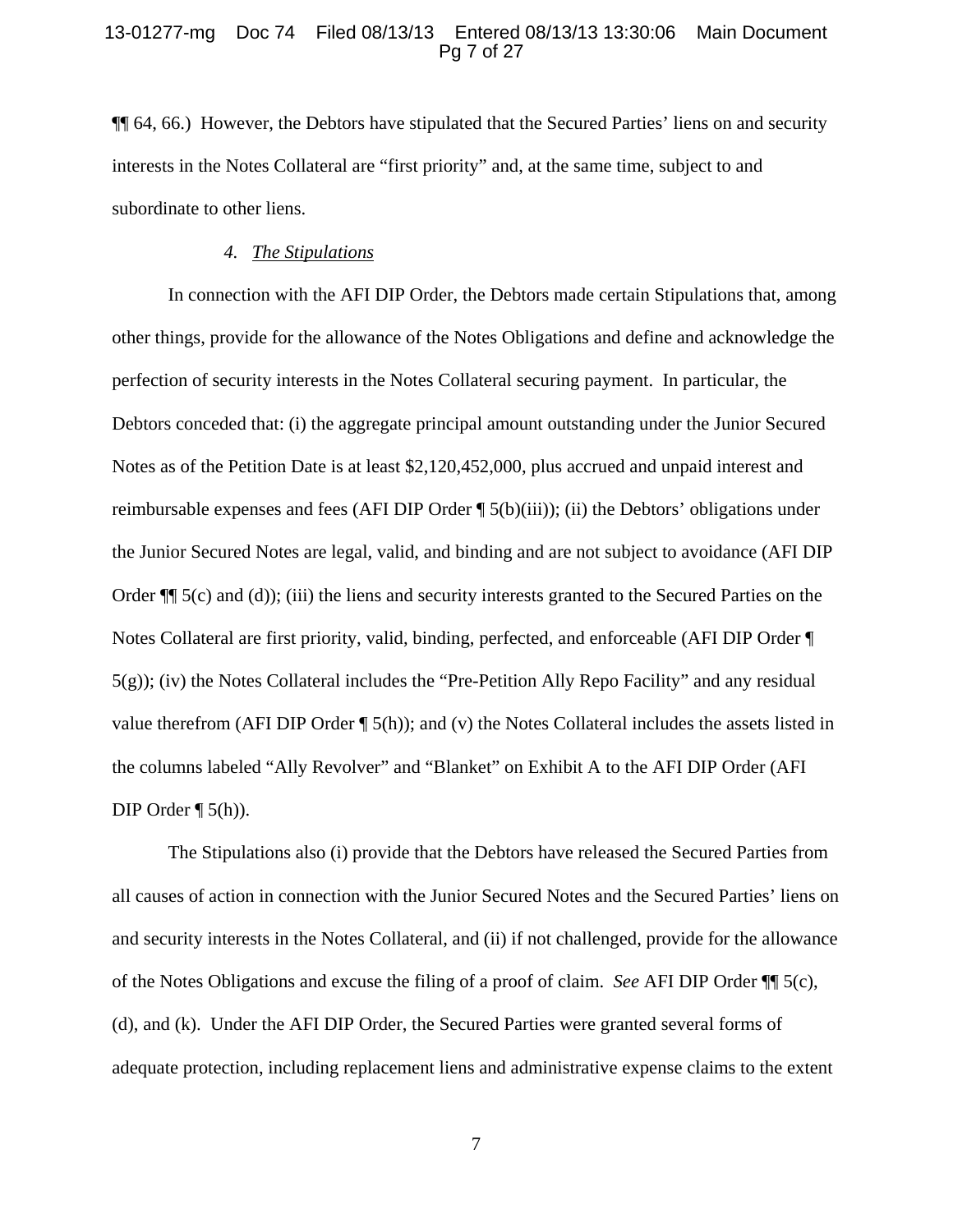## 13-01277-mg Doc 74 Filed 08/13/13 Entered 08/13/13 13:30:06 Main Document Pg 8 of 27

of the diminution in value of the Secured Parties' interest in the Notes Collateral. *See* AFI DIP Order ¶ 16(c). In particular, the Secured Parties were granted liens as adequate protection on the equity interests of the Barclays DIP Borrowers (as defined in the AFI DIP Order), but only to the extent that such parties' liens on the BMMZ Facility (defined below) or any residual value therefrom were valid.

In its Complaint, the Committee, *inter alia*, challenges the definition of the Notes Collateral and objects to the secured status of the Indenture Trustee, the Collateral Agent and the JSNs.

## *5. The Released Mortgaged Loans and the BMMZ Repo Facility*

ResCap, RFC, and/or GMACM own certain mortgage loans that were pledged to Citibank or Goldman Sachs under May 2010 repurchase facilities (the "Released Mortgage Loans"). Before May 2010, the Released Mortgage Loans that were not otherwise Excluded Assets may have been subject to the liens or security interests of the Secured Parties as collateral for the Notes Obligations.

On May 17, 2010, the Collateral Agent agreed to a partial release of collateral to AFI as lender under the Revolver Security Agreement. ("Pledge Release," Compl., Ex. F.) Pursuant to the Pledge Release, the Collateral Agent released the Secured Parties' liens on certain mortgage loans. (Compl.  $\P$  119-23.) That same day, the Collateral Agent also filed UCC-3 termination statements (the "Termination Statements") causing any prior financing statements to cease to be effective for the Released Mortgage Loans. The Committee asserts that although the Debtors did not subsequently grant the Secured Parties any lien on or security interest in any of the Released Mortgage Loans, the assets listed in the "Ally Revolver" and/or "Blanket" columns on Exhibit A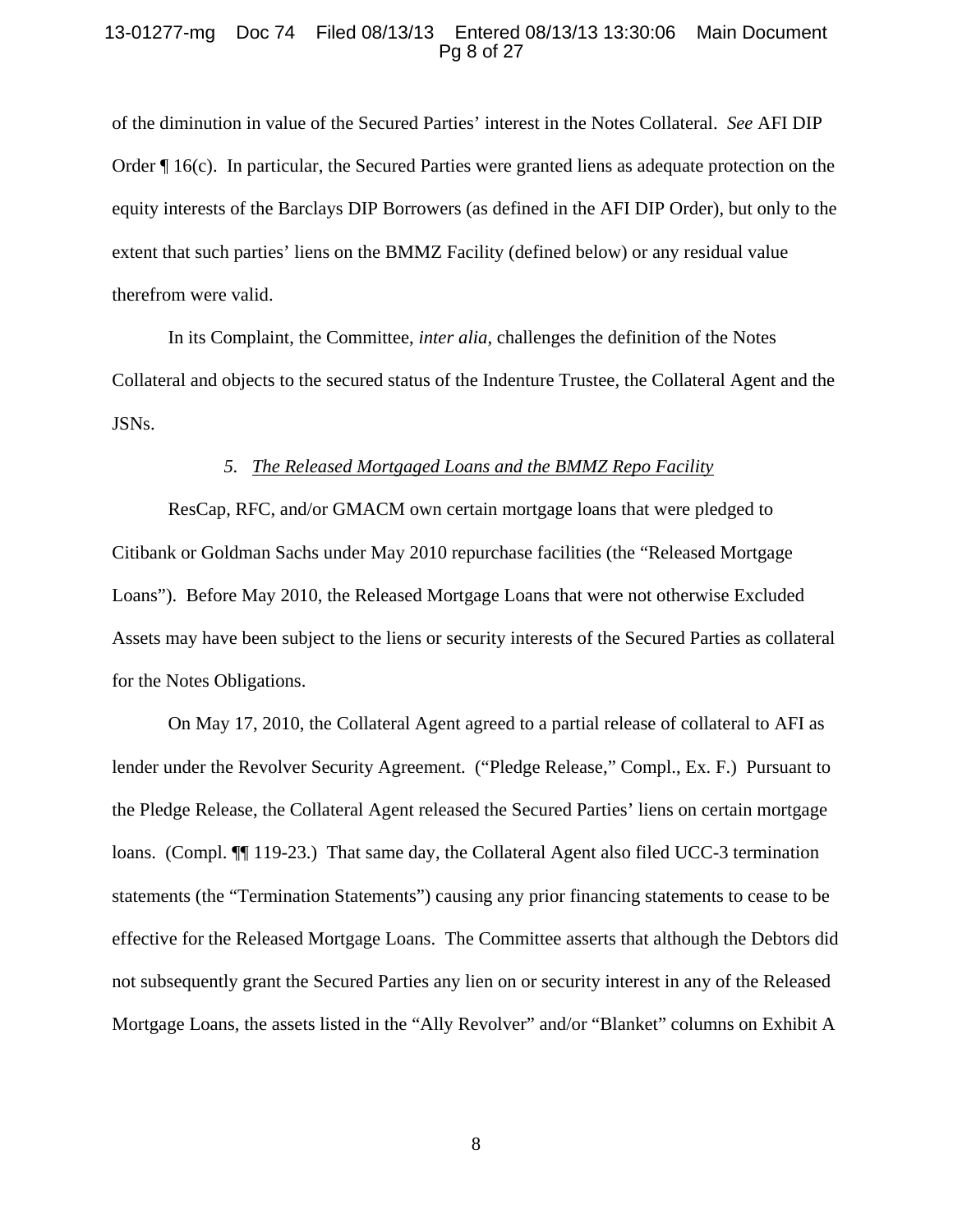## 13-01277-mg Doc 74 Filed 08/13/13 Entered 08/13/13 13:30:06 Main Document Pg 9 of 27

to the AFI DIP Order, which the Debtors stipulated constitute Notes Collateral, include the Released Mortgage Loans. *See* Compl. ¶¶ 125-30.

On December 21, 2011, BMMZ Holdings LLC ("BMMZ"), ResCap, GMACM, and RFC entered a Master Repurchase Agreement ("MRA") dated as of December 21, 2011 (the "BMMZ Agreement"), and ResCap and BMMZ entered into a Master Guarantee (as amended, the "BMMZ Facility"). (Compl. ¶¶ 136-37.) Under the BMMZ Facility, GMACM and RFC purported to "sell" mortgage loans with a book value of \$371 million as of the Petition Date (excluding the Released Mortgage Loans, the "BMMZ Mortgage Loans") to BMMZ for the aggregate "purchase price" of \$250 million, and agreed to "repurchase" the same loans for an amount generally equal to the purchase price plus a Price Differential (as defined in the BMMZ Facility) equal to LIBOR plus 4.75%. *See* Barclays DIP Order (ECF Doc. # 490) ¶ 7(d).

The Committee contends that although the BMMZ Facility was styled as a "sale" and "repurchase" of mortgage loans, the provisions of that facility demonstrate that it was, in substance, a secured financing and should properly be characterized as such. (Compl. ¶ 141.)

UMB observes that, as a condition precedent to obtaining DIP financing, Ally "stipulate[d] and agree[d] that the mortgage loans that were, as of the Petition Date, the subject of the Pre-Petition Ally Repo Facility, were transferred from BMMZ to GMACM and RFC, as applicable, free and clear of all liens, claims and encumbrances." (Barclays DIP Order § 7(e), ECF Doc. #490.) Further, the Debtors "stipulate<sup>[d]</sup> and agree<sup>[d]</sup> that such mortgage loans were transferred to the GMACM Borrower and the RFC Borrower, as applicable, free and clear of all liens, claims and encumbrances." (*Id*.) The Barclays DIP financed the unwinding of the BMMZ Facility and, according to UMB, the Released Mortgage Loans were pledged as collateral for the Barclays DIP. (Barclays DIP Order § 14(a).)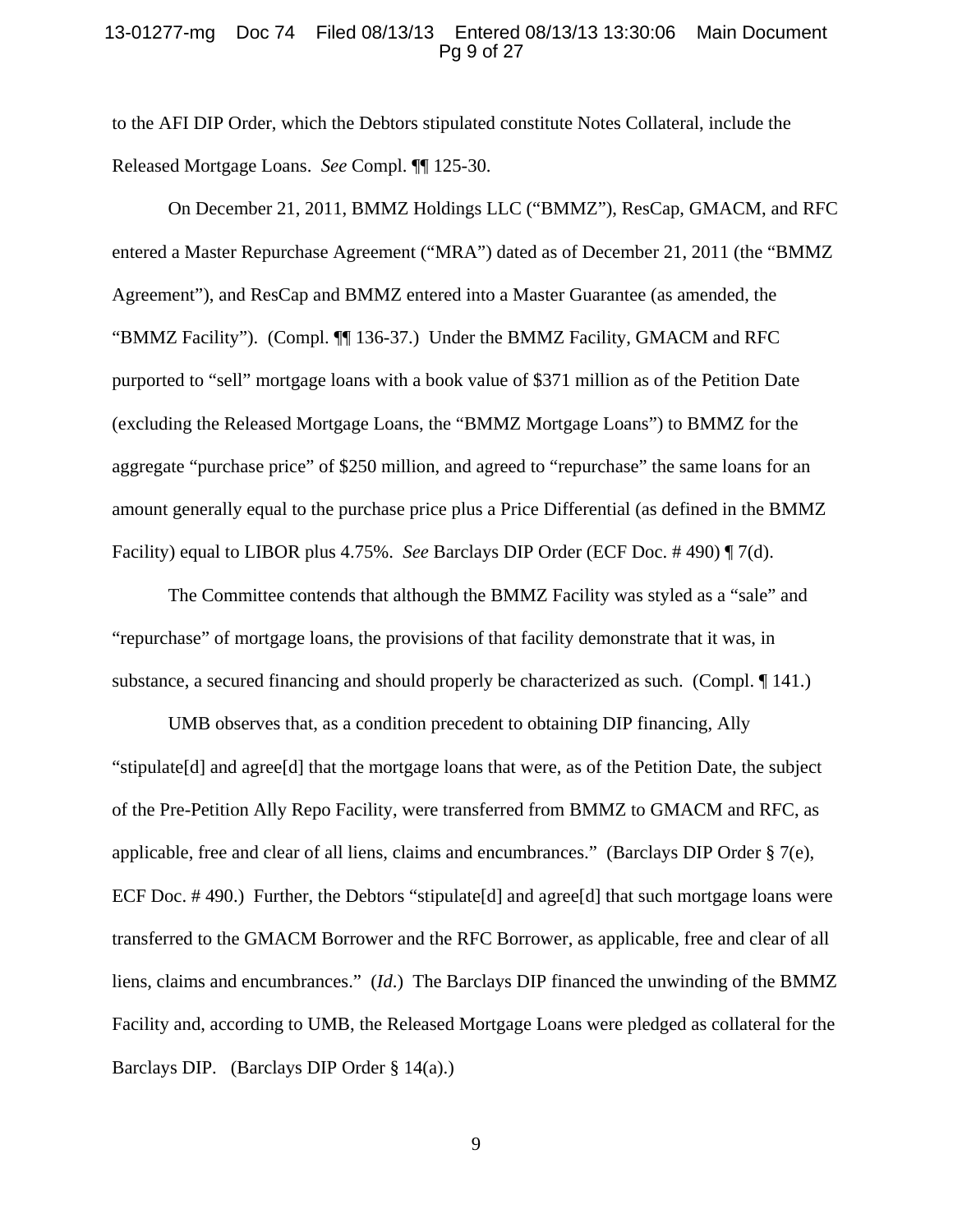## 13-01277-mg Doc 74 Filed 08/13/13 Entered 08/13/13 13:30:06 Main Document Pg 10 of 27

## *6. The Bilateral Facilities Collateral*

The Notes Security Agreement defines Excluded Assets to include assets pledged by the Debtors under any "Bilateral Facility," if the Bilateral Facility prohibits the Debtors from granting the Secured Parties a lien on or security interest in such assets. The Notes Security Agreement defines the term "Bilateral Facility" to mean approximately 53 financing arrangements to which certain Debtors or their affiliates were party as of June 6, 2008, and were listed on Schedule 7.01(t) to the Original Loan Agreement (the "Bilateral Facilities"). The Committee asserts, upon information and belief, that the Debtors pledged certain of their assets to other creditors under the Bilateral Facilities (the "Bilateral Facilities Collateral"), and certain of the Bilateral Facilities Collateral was subsequently released from the liens or security interests granted pursuant to one or more of the Bilateral Facilities and remained property of the estates as of the Petition Date (such collateral and the proceeds thereof, the "Released Bilateral Facilities Collateral"). (Compl. ¶¶ 81-83.) The Committee asserts that although the Debtors did not subsequently grant the Secured Parties any lien on or security interest in any of the Released Bilateral Facilities Collateral, the assets listed in the "Ally Revolver" and/or "Blanket" columns on Exhibit A to the AFI DIP Order (which the Debtors stipulated constitute Notes Collateral) include the Released Bilateral Facilities Collateral. (Compl. ¶¶ 84-88.)

## *7. Non-Obligor Debtors*

According to the Committee, certain of the Debtors are Non-Obligor Debtors, including EPRE LLC, ETS of Washington, Inc., and Residential Funding Mortgage Exchange, LLC, among other Debtors. The Committee asserts, upon information and belief, the rows entitled "Cash and Cash Equivalents" and "Other Assets" in the "Blanket" column on Exhibit A to the AFI DIP Order include assets owned by these Non-Obligor Debtors that have not guaranteed the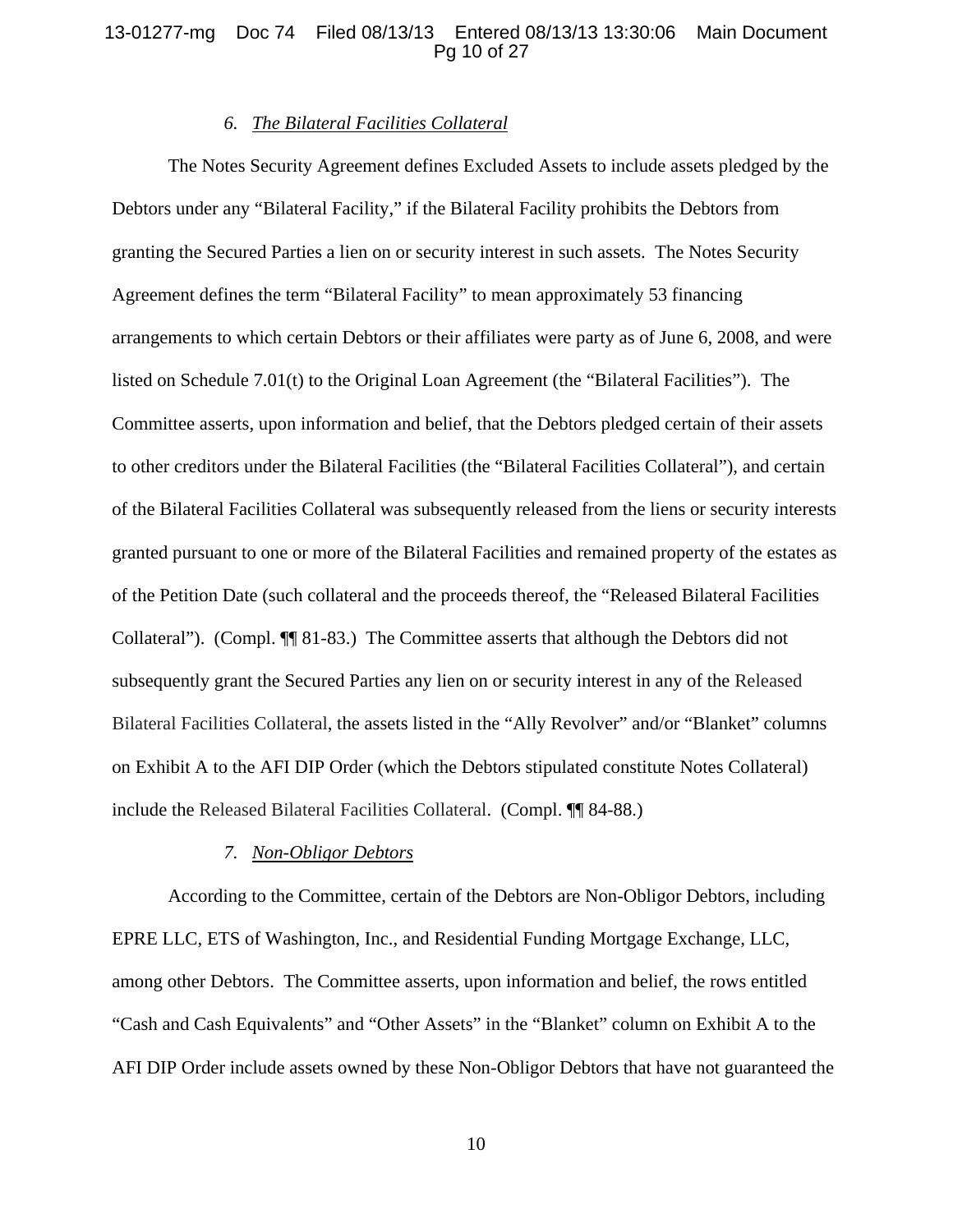# 13-01277-mg Doc 74 Filed 08/13/13 Entered 08/13/13 13:30:06 Main Document Pg 11 of 27

Junior Secured Notes, have not granted any liens or security interests to the Secured Parties, and

are not otherwise obligated under the Indenture or the JSNs

# **B. Committee's Complaint**

The Complaint asserts fourteen counts against the defendants. UMB requests the Court

to dismiss four counts. The relevant counts are as follows:

- *Count I*: A declaratory judgment that none of the Secured Parties has a lien on or security interest in any of the Released Bilateral Facilities Collateral.
- *Count IV*: A declaratory judgment that none of the Secured Parties has a lien on or security interest in any of the Released Mortgage Loans.
- *Count V*: A declaratory judgment that (a) the BMMZ Facility was a secured financing for purposes of determining the enforceability of any liens or security interests in favor of the Secured Parties in the BMMZ Facility, in the residual value under the BMMZ Facility or the Debtors' rights in the BMMZ Mortgage Loans; (b) the Debtors did not have any right to "residual value" under the BMMZ Facility that could have been pledged to the Secured Parties; (c) at all relevant times, the Debtors owned the BMMZ Mortgage Loans; (d) any liens or security interests held by the Secured Parties on the BMMZ Mortgage Loans were either excluded or released before the Petition Date; and (e) the Secured Parties are not entitled to Adequate Protection Liens on the equity of Barclays DIP Borrowers on account of their asserted interest in the BMMZ Facility and any residual value therefrom.
- *Count XIII*: Disallowance of the Secured Parties' claims to the extent such claims include unmatured interest, or OID, under sections 105, 502, and 506 of the Bankruptcy Code and Rules 3007, 3012, and 7001 of the Federal Rules of Bankruptcy Procedure.

# **II. DISCUSSION**

# **A. Legal Standard**

Rule 12(b)(6) allows a party to move to dismiss a cause of action for "failure to state a claim upon which relief can be granted." FED. R. CIV. P. 12(b)(6). Rule 8(a)(2) requires a complaint to contain "a short and plain statement of the claim showing that the pleader is entitled to relief." FED. R. CIV. P. 8(a)(2). To survive a motion to dismiss pursuant to Rule 12(b)(6), "a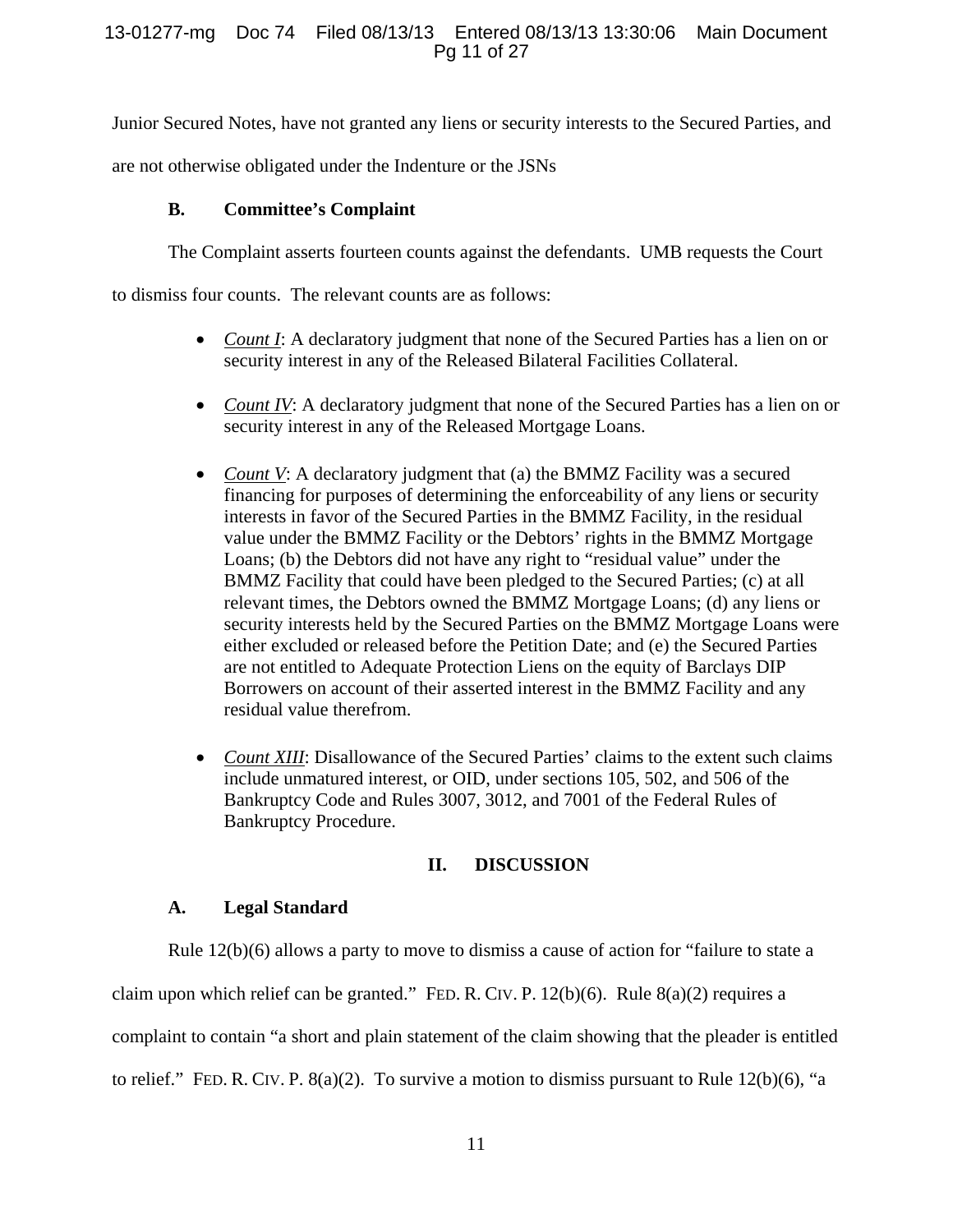#### 13-01277-mg Doc 74 Filed 08/13/13 Entered 08/13/13 13:30:06 Main Document Pg 12 of 27

complaint must contain sufficient factual matter, accepted as true, to 'state a claim to relief that is plausible on its face.'" *Ashcroft v. Iqbal*, 556 U.S. 662, 678 (2009).

Courts deciding motions to dismiss must draw all reasonable inferences in favor of the nonmoving party and must limit their review to facts and allegations contained in (1) the complaint, (2) documents either incorporated into the complaint by reference or attached as exhibits, and (3) matters of which the court may take judicial notice. *Blue Tree Hotels Inv. (Canada), Ltd. v. Starwood Hotels & Resorts Worldwide, Inc.*, 369 F.3d 212, 217 (2d Cir. 2004); *Chambers v. Time Warner, Inc.*, 282 F.3d 147, 153 (2d Cir. 2002). Courts also consider documents not attached to the complaint or incorporated by reference, but "upon which the complaint *solely* relies and which *[are] integral to the complaint*." *Roth v. Jennings*, 489 F.3d 499, 509 (2d Cir. 2007) (internal quotation marks omitted; emphasis in original) (quoting *Cortec Industries, Inc. v. Sum Holding L.P.*, 949 F.2d 42, 47 (2d Cir. 1991)); *see also Kalin v. Xanboo, Inc.*, No. 04 Civ. 5931(RJS), 2009 WL 928280, at \*8 (S.D.N.Y. Mar. 30, 2009) (Sullivan, J.); *Grubin v. Rattet (In re Food Mgmt. Grp.)*, 380 B.R. 677, 690 (Bankr. S.D.N.Y. 2008) (holding that a court may consider documents that have "not been incorporated by reference where the complaint relies heavily upon its terms and effect, which renders the document integral to the complaint") (internal quotation marks omitted).

Following the Supreme Court's decision in *Ashcroft v. Iqbal*, courts use a two-prong approach when considering a motion to dismiss. *See, e.g.*, *Weston v. Optima Commc'ns Sys., Inc.*, No. 09 Civ. 3732(DC), 2009 WL 3200653, at \*2 (S.D.N.Y. Oct. 7, 2009) (Chin, J.) (acknowledging a "two-pronged" approach to deciding motions to dismiss); *S. Ill. Laborers' and Employers Health and Welfare Fund v. Pfizer, Inc.*, No. 08 CV 5175(KMW), 2009 WL 3151807, at \*3 (S.D.N.Y. Sept. 30, 2009) (Wood, J.) (same); *Inst. for Dev. of Earth Awareness v.*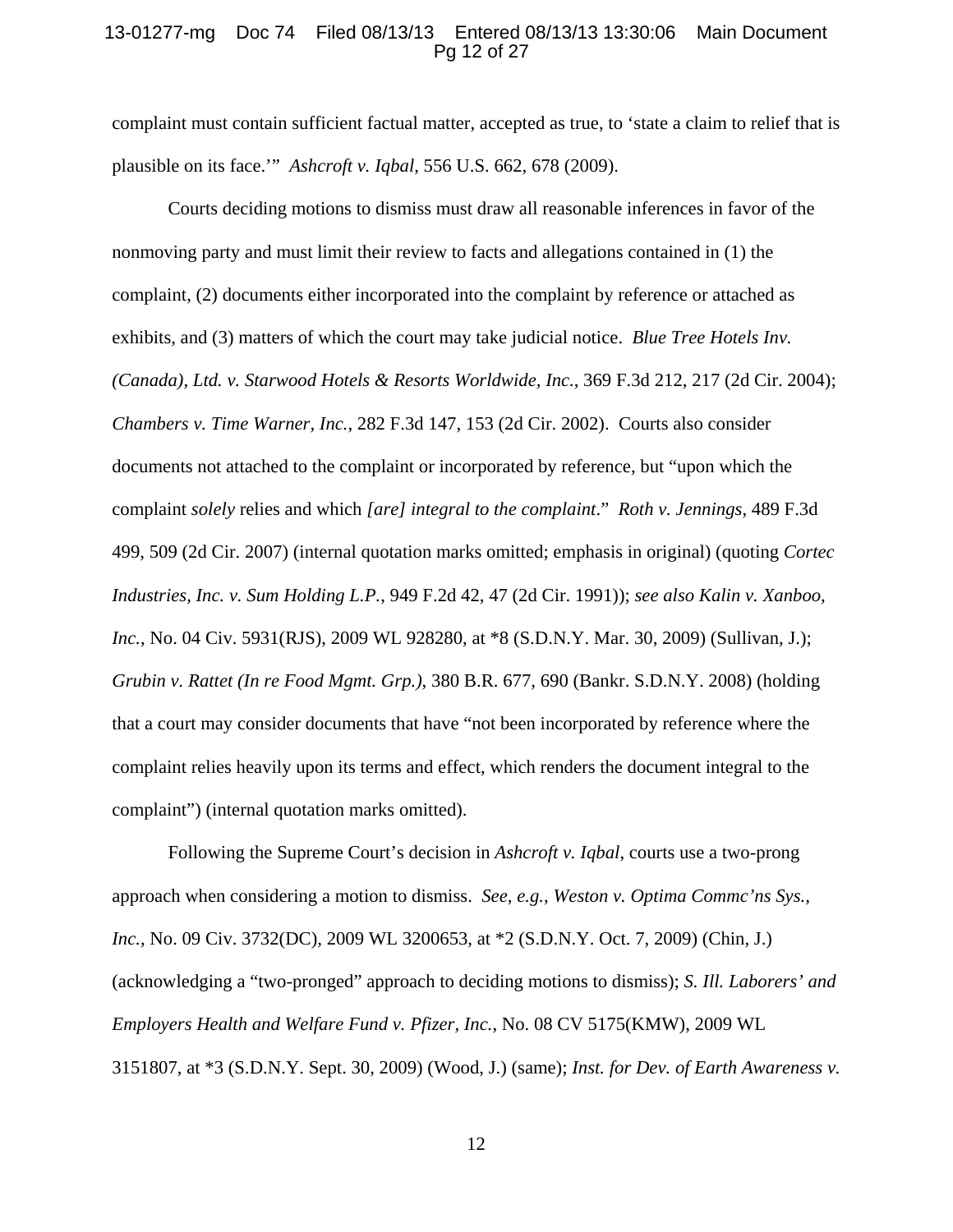#### 13-01277-mg Doc 74 Filed 08/13/13 Entered 08/13/13 13:30:06 Main Document Pg 13 of 27

*People for the Ethical Treatment of Animals*, No. 08 Civ. 6195(PKC), 2009 WL 2850230, at \*3 (S.D.N.Y. Aug. 28, 2009) (Castel, J.) (same). First, the court must accept all factual allegations in the complaint as true, discounting legal conclusions clothed in the factual garb. *Iqbal*, 556 U.S. at 678-79; *Boykin v. Keycorp*, 521 F.3d 202, 204 (2d Cir. 2008); *Spool v. World Child Int'l Adoption Agency*, 520 F.3d 178, 183 (2d Cir. 2008). Second, the court must determine if these well-pleaded factual allegations state a "plausible claim for relief." *Iqbal*, 556 U.S. at 679.

Courts do not make plausibility determinations in a vacuum; it is a "context-specific task that requires the reviewing court to draw on its judicial experience and common sense." *Id.* at 679. A claim is plausible when the factual allegations permit "the court to draw the reasonable inference that the defendant is liable for the misconduct alleged." *Id.* at 678. Meeting the plausibility standard requires a complaint to plead facts that show "more than a sheer possibility that a defendant has acted unlawfully." *Id.* (citing *Bell Atlantic Corp. v. Twombly*, 550 U.S. 544, 557 (2007)). A complaint that only pleads facts that are "merely consistent with a defendant's liability" does not meet the plausibility requirement. *Id.* (quoting *Twombly*, 550 U.S. at 557 (internal quotation marks omitted)). "A pleading that offers labels and conclusions or a formulaic recitation of the elements of a cause of action will not do." *Id.* (quoting *Twombly*, 550 U.S. at 555 (internal quotation marks omitted)). "Threadbare recitals of the elements of a cause of action, supported by mere conclusory statements, do not suffice." *Id.* 

# **B. Committee Failed to Adequately Plead a Claim for a Declaratory Judgment Regarding the BMMZ Facility (Count V)**

The Committee requests a declaratory judgment that (a) the BMMZ Facility was a secured financing for purposes of determining the enforceability of any liens or security interests in favor of the Secured Parties in the BMMZ Facility, in the residual value under the BMMZ Facility or the Debtors' rights in the BMMZ Mortgage Loans. UMB asserts that the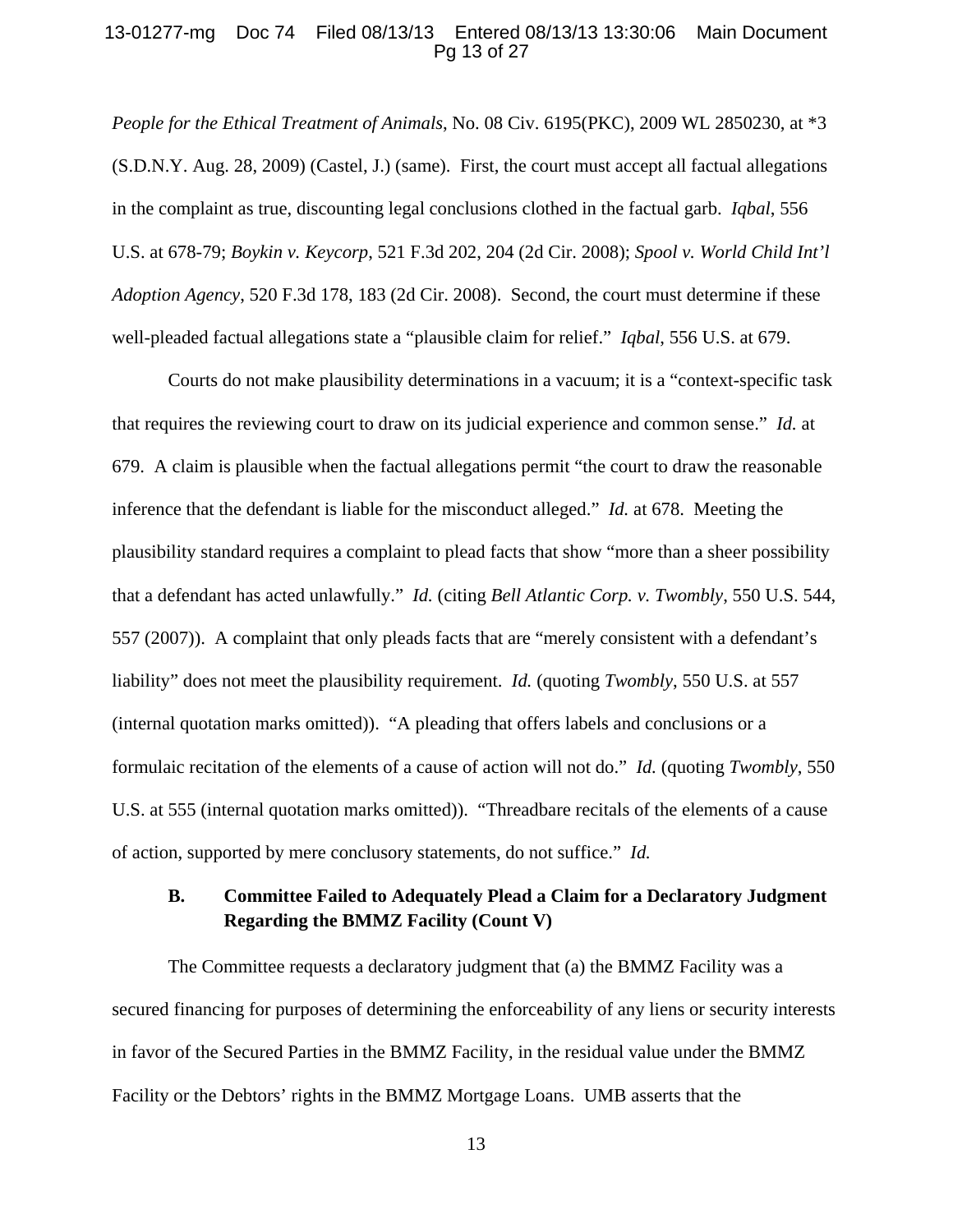# 13-01277-mg Doc 74 Filed 08/13/13 Entered 08/13/13 13:30:06 Main Document Pg 14 of 27

Committee's allegations that the BMMZ Facility should be "recharacterized" as a secured facility fail as a matter of law because the Committee cannot recharacterize a repurchase agreement as a secured financing for only one party to the BMMZ Facility with the intent to disturb the rights of the Secured Parties. UMB points to the Standing Motion, where the Committee stated that it "is not seeking to disturb the rights of BMMZ," and seeks to have the BMMZ Facility "recharacterized for these limited purposes," meaning only to challenge the Secured Parties' security interests in the BMMZ Facility. (Standing Mot., ¶ 46, n.22.)

UMB explains that, pursuant to the terms of the BMMZ Facility, two of the Debtors sold mortgage loans to BMMZ and agreed to repurchase those loans at a future date for an amount generally equal to the purchase price plus a "Price Differential." In the Standing Motion, the Committee acknowledged that the BMMZ Facility is a Repurchase Agreement under the Bankruptcy Code and is thus subject to the safe harbor provisions of sections 555 and 559. $2$ (Standing Mot., ¶ 46 n.22.) In *Calyon N. Y. Branch v. Am. Home Mortg. Corp.* (*In re Am. Home Mortg., Inc.*), 379 B.R. 503, 516 (Bankr. D. Del. 2008), the court rejected the debtors' argument that a repurchase agreement lacked all indicia of a "true" repurchase agreement and, in substance, constituted secured financing. UMB argues that the Committee's claim for recharacterization should similarly be denied—the only difference between the cases is that here,

 $\overline{2}$ <sup>2</sup> Congress enacted a number of amendments to the Bankruptcy Code that work in concert to preserve the liquidity of the repo market by exempting repurchase agreements from significant provisions such as the automatic stay. In particular, Congress enacted sections 555 and 559, which protect the exercise of certain contractual rights to liquidate, terminate and accelerate repurchase agreements from stays, avoidance and other limitations; sections 362(b)(7)) and 362(o), which exempt from the automatic stay and all other Bankruptcy Code stays setoffs under repurchase agreements and the realization against collateral for repurchase agreements; sections 546(f) and 548(d), which provide exemptions from preference and fraudulent transfer avoidance for settlement and margin payments; and portions of sections 101 and 741, which define the key terms repurchase agreement, margin payment, settlement payment, repo participant and financial participant. *See* COLLIER ON BANKRUPTCY ¶ 559.01.

Section 559 protects rights triggered by a condition of the kind specified in section 365(e)(1), *i.e.,* ipso facto clauses or bankruptcy defaults. Thus, "section 559 allows protected parties to act upon ipso facto clauses." *Id.* ¶¶ 559.04. In addition, section 555 "provides the tool for the non-defaulting repo participant to exercise its contractual right to close-out, terminate or accelerate a 'securities contract.'" *Am. Home Mortg*., 379 B.R. at 513.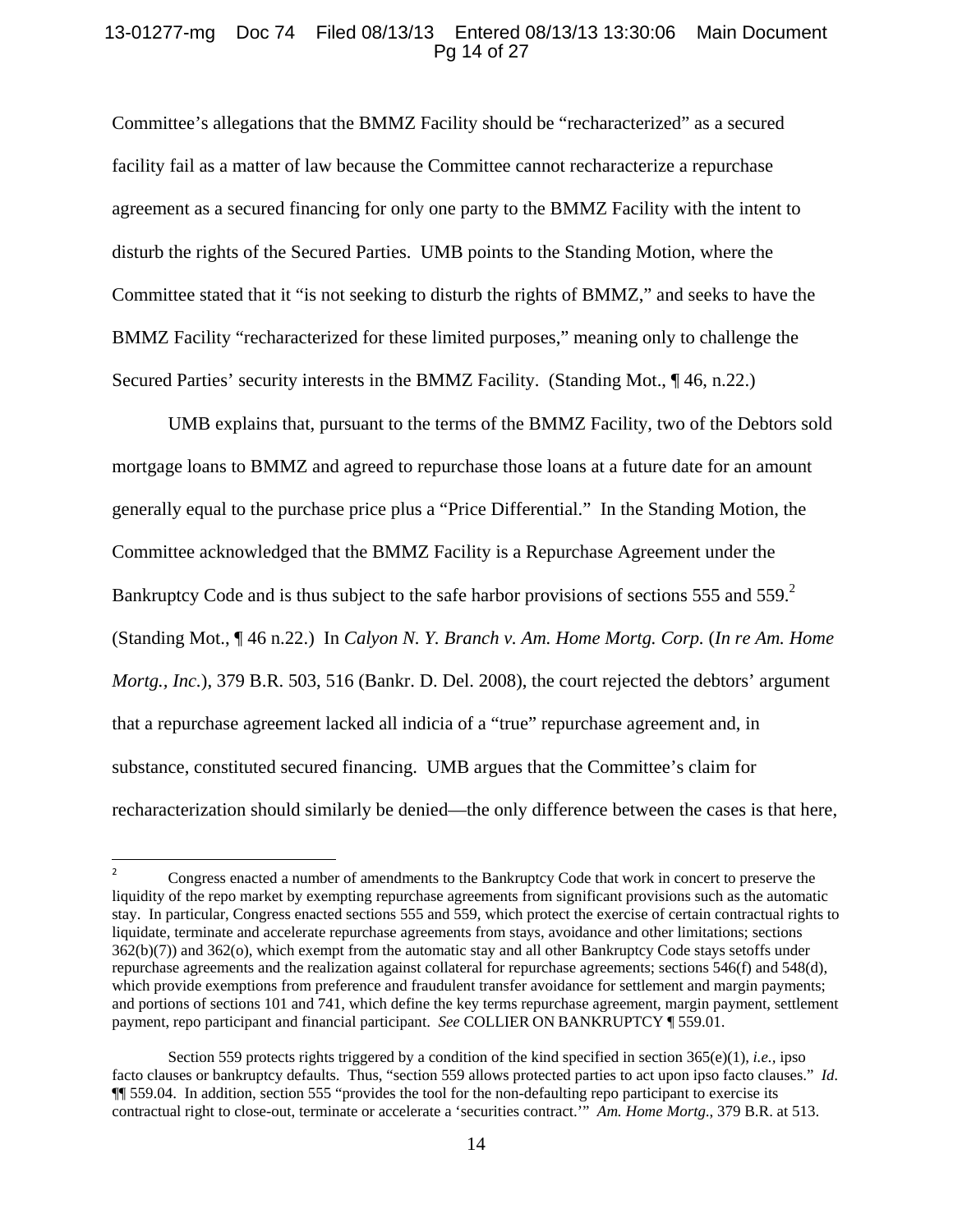## 13-01277-mg Doc 74 Filed 08/13/13 Entered 08/13/13 13:30:06 Main Document Pg 15 of 27

the Committee seeks to disturb the rights of the selling party in the repurchase agreement and third parties such as the Secured Parties instead of the purchasing party. UMB states that if the Committee were to prevail on Count V, and only the Debtor's rights were affected, BMMZ, as a party to the BMMZ Facility, would still own the assets that the Debtors have a right to repurchase, but the Debtors would also own those assets, with BMMZ being considered a secured lender, which would be an illogical and inequitable result.

In addition, UMB asserts that the Released Mortgage Loans were released to be sold pursuant to the Goldman/Citi Repo Facility, which was then replaced by the BMMZ Facility. To the extent the Court declines to recharacterize the BMMZ Facility, then the Secured Parties, as of the Petition Date, had a security interest in the Debtors' contractual rights to repurchase the Released Mortgage Loans pursuant to the terms of the BMMZ Facility, and therefore, Count IV should be dismissed.

In response, the Committee notes that the count avers facts that, if accepted as true, would result in a conclusion that the BMMZ Facility, although styled as a "sale" and repurchase of the BMMZ Mortgage Loans, was in substance a secured "financing." However, sections 555 and 559 of the Code do not address whether repurchase agreements should be characterized as true sales or as financings; indeed, they make the distinction irrelevant for the statutes' specified purposes. Defendants' argument appears to be that if a transaction is a "repurchase agreement" under Bankruptcy Code section 101(47), then the transaction is a true sale rather than a financing.

The Committee also contends that UMB misconstrues *American Home*. The court there concluded that it does not matter whether the contract provides for an outright sale or "merely" the transfer of a lien, because: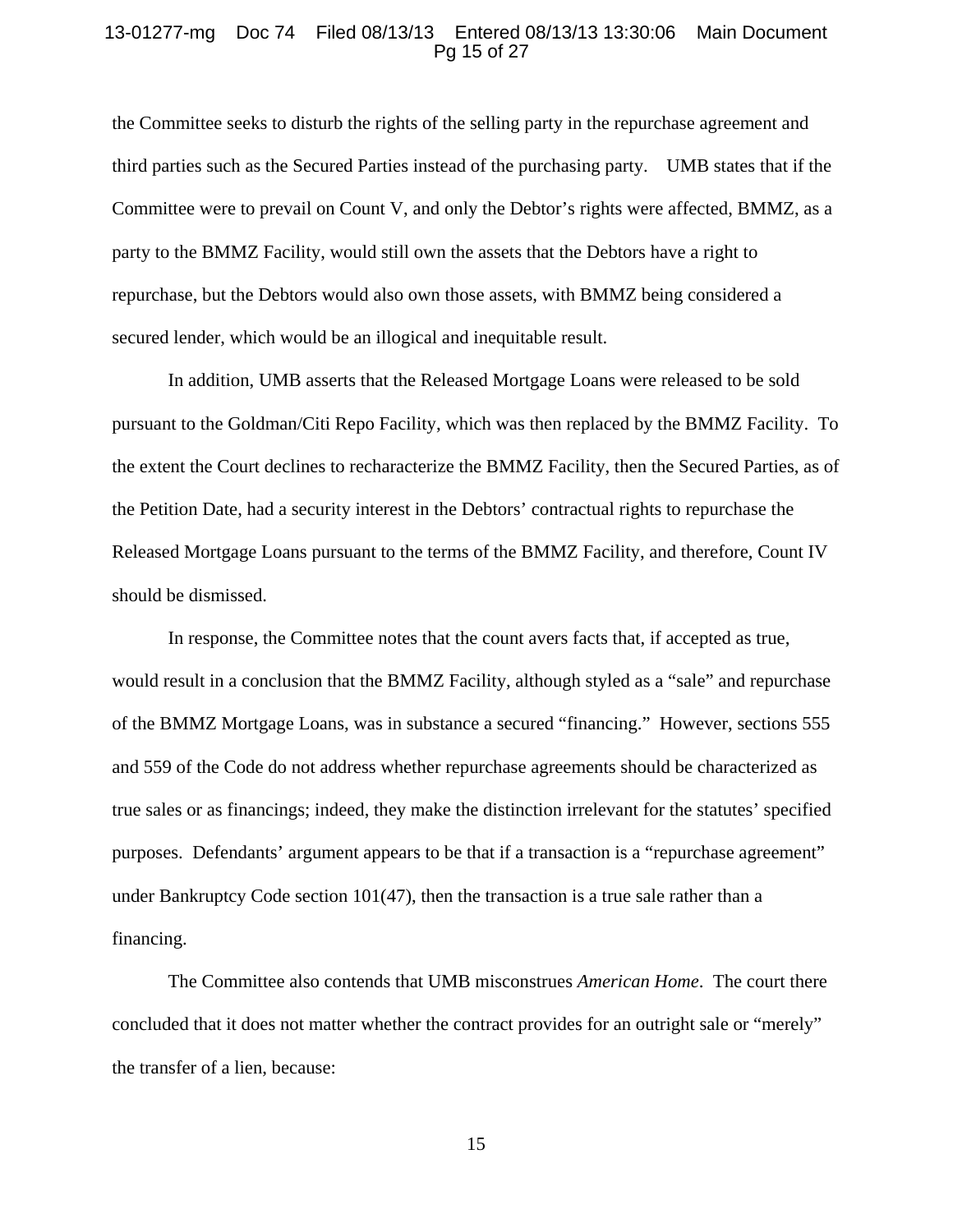# 13-01277-mg Doc 74 Filed 08/13/13 Entered 08/13/13 13:30:06 Main Document Pg 16 of 27

[S]ection 101(54) of the Bankruptcy Code . . . defines 'transfer' to include the creation of a lien. Thus*, even if the Contract only provides for the creation of a lien in the mortgage loans, it still constitutes a "transfer" for the purpose of determining whether the sale and repurchase of mortgage loans under the Contract constitutes a repurchase agreement.*

*Id*. at 516 (emphasis added). On a subsequent decision in the *American Home* bankruptcy case, the court, after holding sections 555 and 559 applicable to a transaction, proceeded to analyze the substance of the transaction to determine whether it should properly be characterized as a financing or true sale for other purposes. *Am. Home Mortg. Holdings, Inc. v. Lehman Bros. Inc. (In re Am. Home Mortg. Holdings),* 388 B.R. 69, 88-89 (Bankr. D. Del. 2008) *("American Home II"*). The Committee believes that the fact that the BMMZ Facility was a repurchase agreement under section 101(47), and subject to the safe harbors of sections 555 and 559 (which the Committee has not disputed), does not prevent this Court from determining that the BMMZ Facility is a financing and not a true sale.

The Committee also disputes UMB's contention that the BMMZ Facility cannot be characterized as a financing with respect to the lien interests of the Secured Parties because (i) any such characterization must apply to all parties affected by the BMMZ Facility and (ii) the Committee represented in the Standing Motion that it was not seeking to affect BMMZ's rights. First, nothing in sections 555 or 559 precludes characterizing the BMMZ Facility as a financing transaction for purposes of determining the alleged secured claim of the Secured Parties. Second, citing *Liona,* 949 F.2d at 602, a transaction's structure may be treated differently for third parties than it is treated for the parties to the transaction. There, the Second Circuit treated a "purported sale and leaseback as an equitable mortgage" after an extensive review of the factual record. Third, the BMMZ Facility does not exist today (it was refinanced and unwound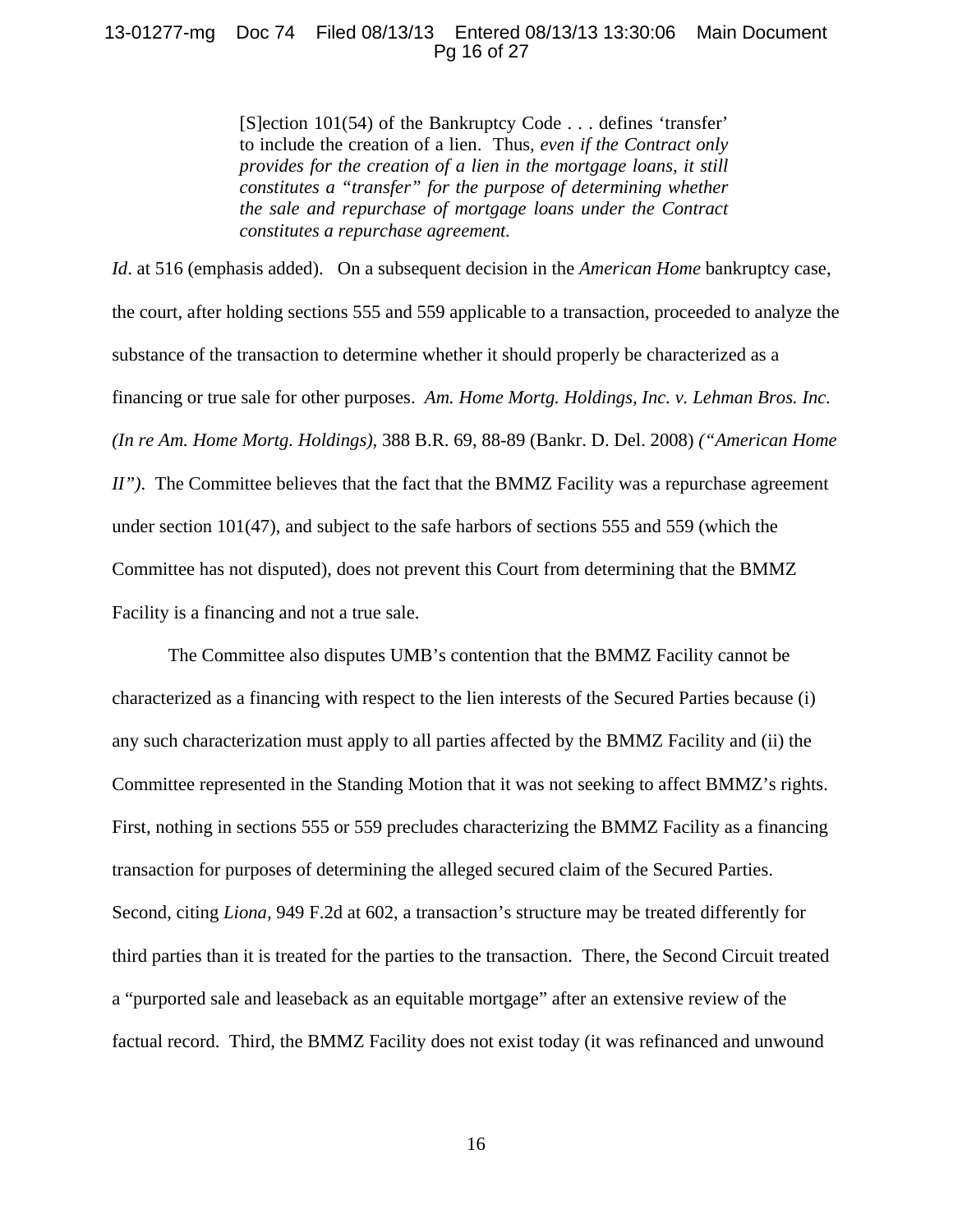#### 13-01277-mg Doc 74 Filed 08/13/13 Entered 08/13/13 13:30:06 Main Document Pg 17 of 27

by the Barclay's DIP), meaning the Committee's claim to characterize the BMMZ Facility as a financing does not affect any party besides Defendants.

In its Reply, UMB argues that where, as here, it is clear from the four corners of the agreement governing the transaction that the parties intended the repurchase agreement in question to be treated as a purchase and sale and not a secured financing, a recharacterization claim must be dismissed. The MRA expressly provides that "the parties intend that all Transactions hereunder be sales and purchases and not loans." (MRA § 6.) In both *American Home II* and *Granite Partners*, the courts granted motions to dismiss on the ground that the clear and unambiguous terms of the agreements at issue demonstrated that, as a matter of law, the transactions were true sales. *American Home II,* 388 B.R. at 90; *Granite Partners, L.P. v. Bear, Stearns & Co.*, 17 F. Supp. 2d 275, 302 n.13 (S.D.N.Y. 1998).

The Court concludes that the Committee failed to adequately plead a claim for a declaratory judgment that the BMMZ Repo Facility is a "secured financing" and not a repurchase sale. The Court rejects the Committee's argument that this Court should recharacterize the BMMZ Repo Facility as a "secured financing." The MRA clearly expresses that the intent of the parties is to enter into a repurchase agreement. For example, the MRA denominated the parties "Buyer" and "Seller" rather than lender and borrower or secured creditor and debtor (*see* MRA at 1). The definitions of "Purchased Mortgage Loans," "Purchase Date," and "Purchase Price" all indicate that the transactions under the MRA are sales and not loans (*see* MRA at 16). And, the parties agree that the title to the Purchased Securities passes to the Buyer, who is explicitly permitted to engage in repos with the Purchased Securities or otherwise transafer or hypothecate them (*see* MRA at 57). Moreover, the Committee itself acknowledges that the agreement is a repurchase agreement for purposes of sections 555 and 559 of the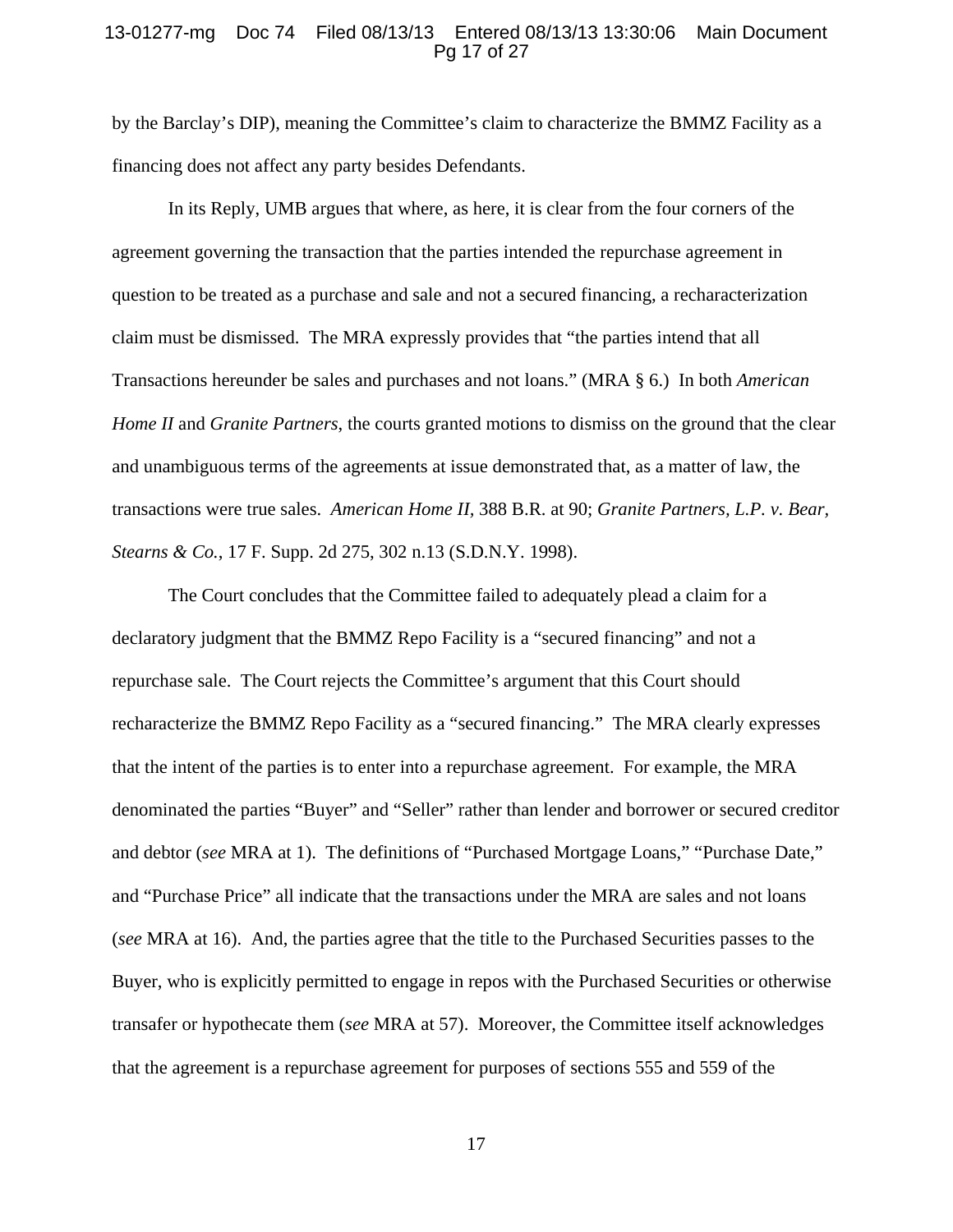# 13-01277-mg Doc 74 Filed 08/13/13 Entered 08/13/13 13:30:06 Main Document Pg 18 of 27

Bankruptcy Code (*see* Committee Opposition at n.11), and that they do not wish to disturb the rights of BMMZ.

The Court cannot recharacterize the BMMZ Repo Facility as a "secured financing" for the limited purpose of determining the enforceability of any liens or security interests in favor of the Secured Parties in the BMMZ Facility, in the residual value under the BMMZ Facility or the Debtors' rights in the BMMZ Mortgage Loans, when the BMMZ Master Repurchase Agreement reflects the intent of the parties to enter into a repurchase agreement. The Court accordingly declines to do so. Therefore, Count V of the Complaint is dismissed with prejudice.

# **C. Committee Adequately Pled a Claim for Declaratory Judgments Regarding the Released Bilateral Facilities Collateral (Count I) and the Released Mortgage Loans (Count IV)**

The Committee seeks a declaratory judgment that none of the Secured Parties has a lien

on or security interest in any of the Released Bilateral Facilities Collateral or the Released

Mortgage Loans. The Notes Security Agreement included a broad all-assets granting clause (the

"All-Assets Granting Clause") which provides, *inter alia*,

[T]he Company and each of the Guarantors and each other Grantor . . . hereby pledges to the Third Priority Collateral Agent for the benefit of the Secured Parties, and hereby grants a continuing security interest to the Third Priority Collateral Agent for the benefit of the Secured Parties in, all of the Company's, such Guarantor's or any such other Grantor's right, title and interest, in, to, and under, whether now or herafter existing, owned or acquired and wherever located and howsoever created, arising or evidenced, all of the following: (a) all Assets. . . .

(Notes Security Agreement § 2.)

With respect to Count I, UMB recognizes that the Notes Security Agreement excludes the Bilateral Facilities Collateral from the Secured Parties' collateral package, but it claims that once the Bilateral Facilities Collateral was released, or a Bilateral Facility was terminated, such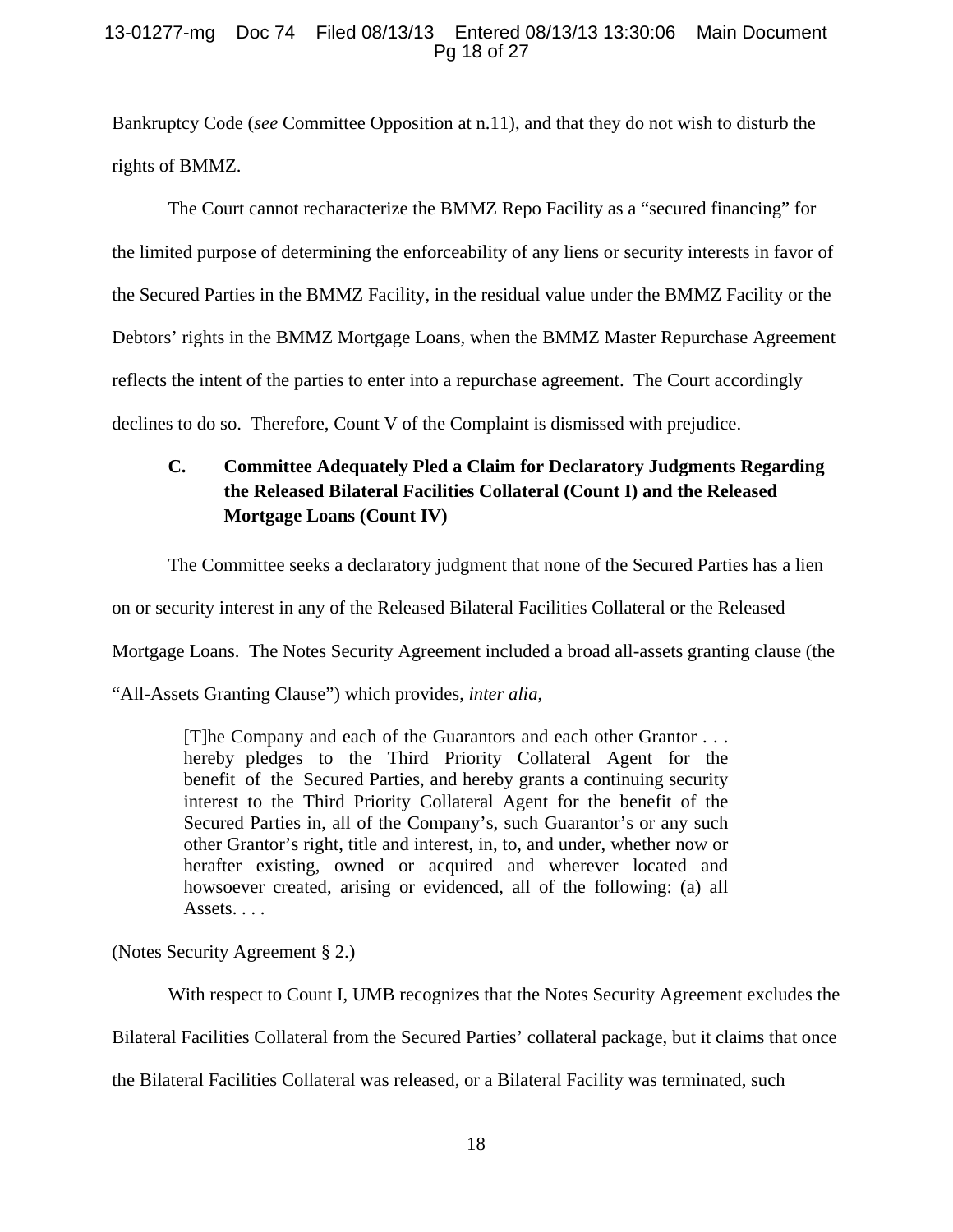#### 13-01277-mg Doc 74 Filed 08/13/13 Entered 08/13/13 13:30:06 Main Document Pg 19 of 27

Bilateral Facilities Collateral ceased to be an "Excluded Asset." Because it remained an asset of the Debtors, it purportedly became part of the Secured Parties' collateral pursuant to the All-Assets Granting Clause. *See* Mot. at 17.

In the alternative, UMB asserts that to the extent the Committee is seeking to avoid the Indenture Trustee's liens on proceeds of Released Bilateral Facilities Collateral, such a claim is directly contradicted by the plain language of the Notes Security Agreement and should be dismissed. The Notes Security Agreement does not exclude such proceeds from the Secured Parties' collateral package. (*See* Notes Security Agreement at 6.) Specifically, subsection (f) of the definition of "Excluded Assets" provides that the "proceeds and products" of other Excluded Assets are excluded from the Secured Parties' collateral package only to the extent that such proceeds and products would independently qualify as "Excluded Assets." (*See id*.) The Complaint is devoid of any allegation that the proceeds of Released Bilateral Facilities Collateral are themselves "Excluded Assets."

In response, the Committee argues that the All-Assets Granting Clause expressly excludes Excluded Assets. Specifically, the grant of the security interest under section 2 of the Notes Security Agreement applies to "all of the [Company's] right, title and interest in, to, and under, whether now or hereafter existing  $\dots$  all of the following  $\dots$  [(a) through (u)]  $\dots$ provided that, notwithstanding the foregoing, the 'Collateral' described in this Section 2 shall not include Excluded Assets." Comp. Ex. C § 2; see also §§ 3-5. The placement of the exclusion for Excluded Assets at the very end of the collateral description is instructive: the entirety of the collateral package granted to the JSNs, whether currently existing or subsequently acquired, does not include any of the Excluded Assets. In other words, all of the collateral granted to the JSNs under the Notes Security Agreement, whether then existing or after-acquired was specifically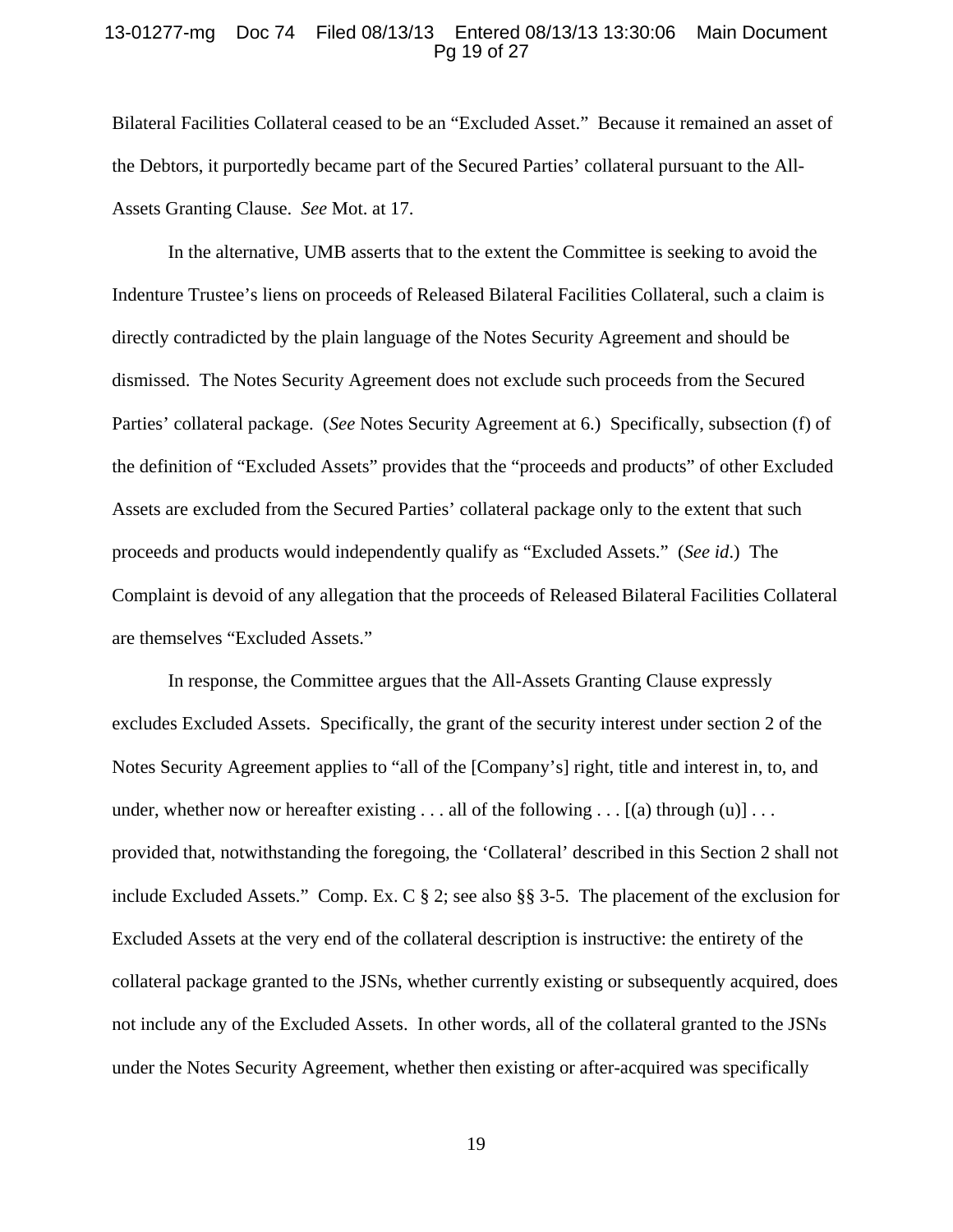#### 13-01277-mg Doc 74 Filed 08/13/13 Entered 08/13/13 13:30:06 Main Document Pg 20 of 27

qualified to omit any of the Excluded Assets. Further, the Notes Security Agreement does not contain a traditional savings clause through which previously excluded property automatically became subject to a lien once the reason for the exclusion is removed.

The Committee also disputes UMB's alternative argument that the proceeds of Excluded Assets are not themselves Excluded Assets. In the Complaint, the Committee asserts that certain of the Bilateral Facilities Collateral were unencumbered by Defendants' liens as of the Petition Date. Because any proceeds of the Bilateral Facilities Collateral that constituted Released Bilateral Facilities Collateral would necessarily issue from assets that were Excluded Assets as of the Petition Date, such proceeds are likewise not subject to Defendants' liens.

In response to Count IV, UMB argues that the Released Mortgage Loans were released to be sold pursuant to the Goldman/Citi Repo Facility, which was then replaced by the BMMZ Facility. It asserts that the Secured Parties, as of the Petition Date, had a security interest in the Debtors' contractual rights to repurchase the Released Mortgage Loans pursuant to the terms of the BMMZ Facility. The Committee argues that, because Defendants have not refuted Count IV's factual allegations that, after Defendants' release of the Released Mortgage Loans, Defendants never reacquired any liens in those Released Mortgage Loans that are not BMMZ Mortgage Loans, Count IV cannot be dismissed.

The Notes Security Agreement is ambiguous whether an Excluded Asset becomes part of the Secured Parties' collateral pursuant to the All-Asset Granting Clause once it ceases to constitute an Excluded Asset. A fuller evidentiary record is required for this Court to make a determination on this issue. Therefore, the Motion is denied without prejudice as to Counts I and IV.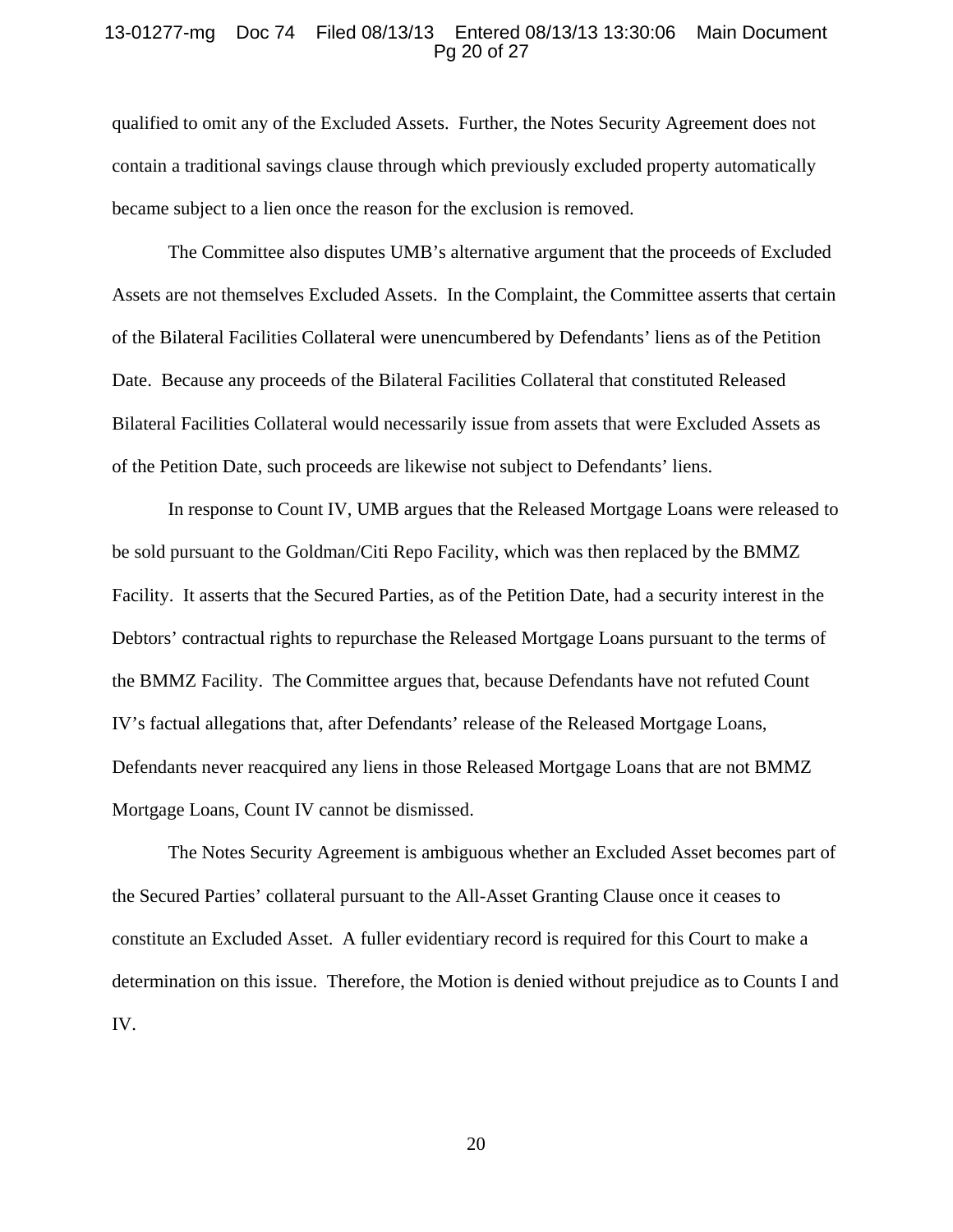# **D. Committee Adequately Pled a Claim for Disallowance of the Secured Parties' Claims to the Extent Such Claims Include Unmatured Interest (Count XIII)**

The Committee is seeking to disallow \$377 million of the JSNs' claim because it

constitutes OID. In *LTV Corp. v. Valley Fidelity Bank & Trust Co. (In re Chateaugay Corp.)*,

961 F.2d 378 (2d Cir. 1992), the Second Circuit explained:

Original issue discount results when a bond is issued for less than its face value. The discount, which compensates for a stated interest rate that the market deems too low, equals the difference between a bond's face amount (stated principal amount) and the proceeds, prior to issuance expenses, received by the issuer. OID is amortized, for accounting and tax purposes, over the life of the bond, with the face value generally paid back to the bondholders on the maturity date. If the debtor meets with financial trouble and turns to the bankruptcy court for protection, as in the present case, then OID comes into play as one of the factors determining the amount of the bondholder's allowable claim in bankruptcy.

*Id*. at 380.

Section 502 of the Bankruptcy Code provides that a claim shall be allowed "except to the

extent that . . . such claim is for unmatured interest." 11 U.S.C. § 502(b)(2). This rule is based

on the legal principle that "interest stops accruing at the date of the filing of the petition." S.

Rep. No. 989, 95th Cong., 2d Sess. 63, *reprinted in* 1978 U.S.C.C.A.N. 5787, 5849. The law in

this Circuit is clear that unamortized OID constitutes "unmatured interest" under section

502(b)(2) and must be disallowed. *See Chateaugay*, 961 F.2d at 381. The House committee

report on section 502(b) explains:

Interest disallowed under this paragraph includes postpetition interest that is not yet due and payable, and *any portion of prepaid interest that represents an original discounting of the claim*, yet that would not have been earned on the date of bankruptcy. For example, a claim on a \$1,000 note issued the day before bankruptcy would only be allowed to the extent of the cash actually advanced. If the original issue discount was 10% so that the cash advanced was only \$900, then notwithstanding the face amount of [the] note, only \$900 would be allowed. If \$900 was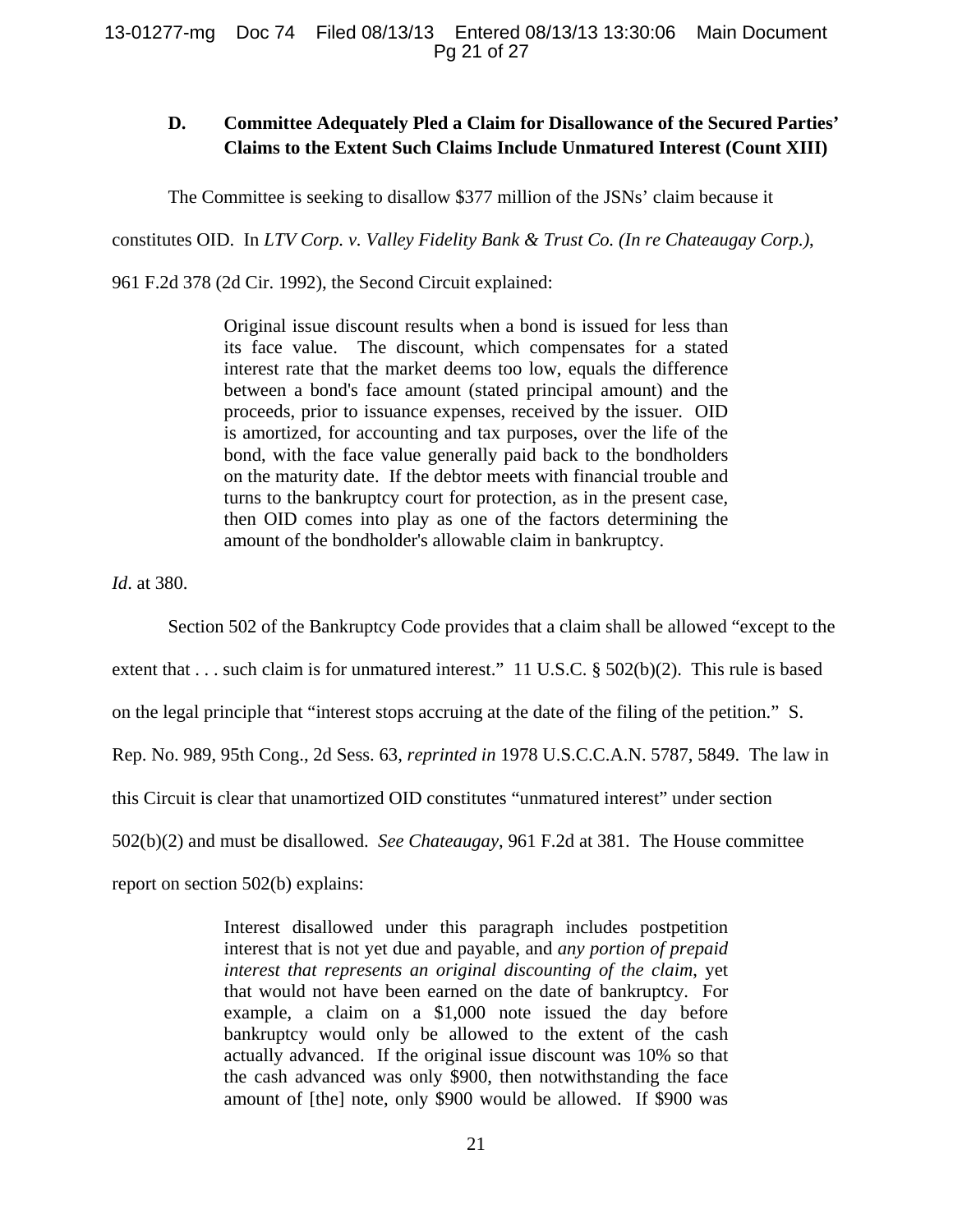# 13-01277-mg Doc 74 Filed 08/13/13 Entered 08/13/13 13:30:06 Main Document Pg 22 of 27

advanced under the note some time before bankruptcy, the interest component of the note would have to be pro-rated and disallowed to the extent it was for interest after the commencement of the case.

H. Rep. No. 595, 95th Cong., 1st Sess. 352-53 (1977), *reprinted in* 1978 U.S.C.C.A.N. 5787, 5963, 6308-09 (emphasis added).

The Second Circuit has determined that a face value exchange of debt (as opposed to a fair market value exchange) in a consensual out-of-court workout does not result in the generation of disallowable OID. In *Chateaugay,* the debtor had previously offered to exchange \$1,000 face amount of new 15% senior notes and shares of common stock for each \$1,000 face amount of old 13 7/8% debentures. *Chateaugay*, 961 F.2d at 380.When the debtor filed bankruptcy, the indenture trustees filed proofs of claim for the face value of the new notes; the claims did not deduct any amount for unamortized OID. *Id.* The debtor objected to the claims, arguing that the claims must be reduced by the amount of unamortized OID. *Id.* The bankruptcy court held that the exchange generated disallowable OID because OID arises whenever a bond is issued for less than its face amount, and in the exchange, the new notes were issued at a discount equaling the difference between their face value and the fair market value of the old notes. *Id.* It held that unamortized OID on the new notes could not be resolved on a motion for summary judgment because a dispute existed as to the value of the old debentures on the exchange date. *Id.* The parties thereafter stipulated to the amount of unamortized OID and the court entered a judgment partially disallowing the claims. *Id.*

The district court affirmed the ruling but the Second Circuit reversed. *Id.* at 379-80. It first explained the difference between a fair value exchange, like that in *Chateaugay*, and a fair market exchange, as in this case: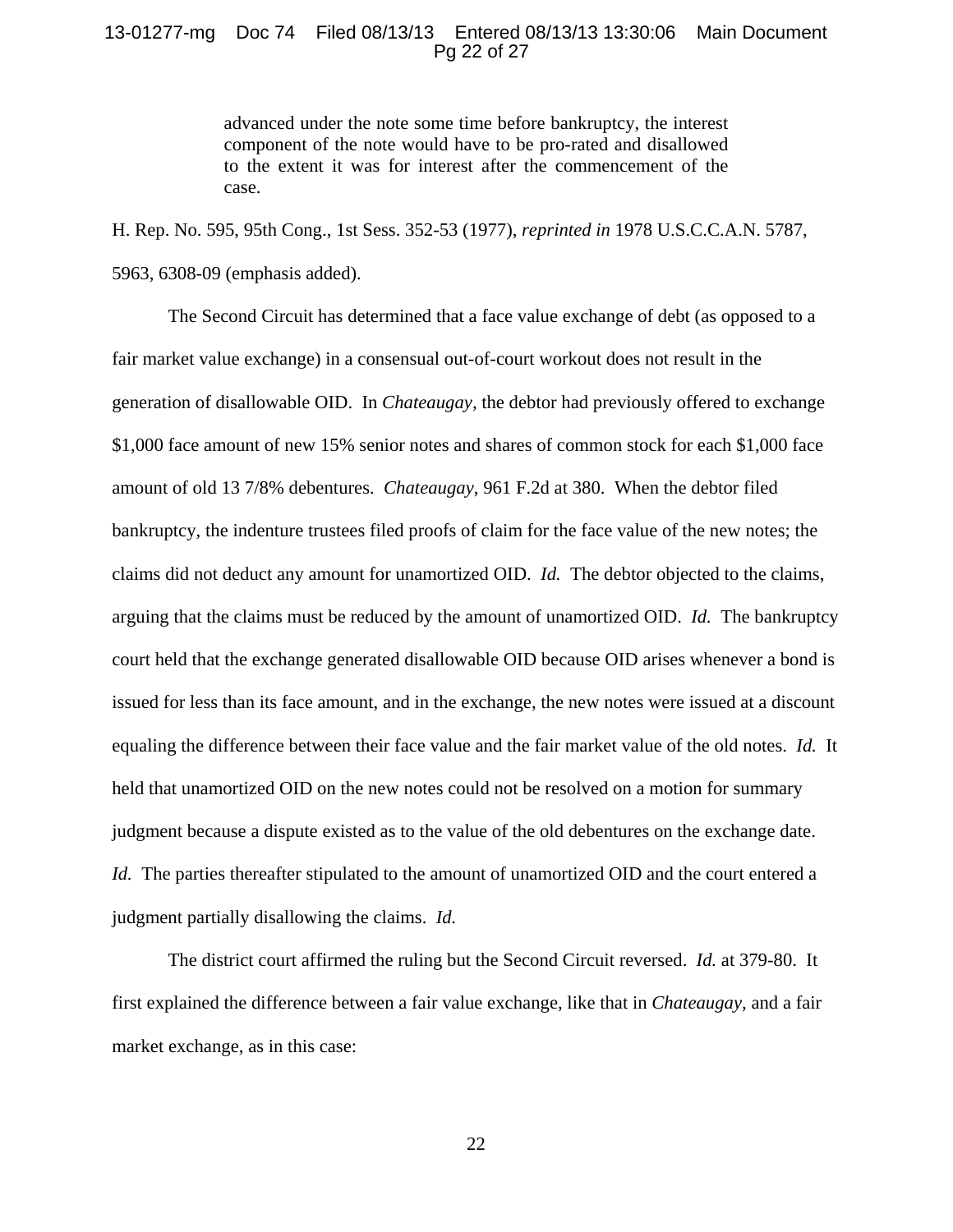## 13-01277-mg Doc 74 Filed 08/13/13 Entered 08/13/13 13:30:06 Main Document Pg 23 of 27

In a fair market value exchange, an existing debt instrument is exchanged for a new one with a reduced principal amount, determined by the market value at which the existing instrument is trading. By offering a fair market value exchange, an issuer seeks to reduce its overall debt obligations. Usually, this is sought only by companies in severe financial distress. A face value exchange, by contrast, involves the substitution of new indebtedness for an existing debenture, modifying terms or conditions but not reducing the principal amount of the debt. A relatively healthy company faced with liquidity problems may offer a face value exchange to obtain short-term relief while remaining fully liable for the original funds borrowed.

*Chateaugay*, 961 F.2d at 381-82.

The court rejected the bankruptcy court's reasoning because it "ignores the importance of context, and does not make sense if one takes into account the strong bankruptcy policy in favor of the speedy, inexpensive, negotiated resolution of disputes, that is an out-of-court or common law composition." *Id.* at 382. It explained that "[i]f unamortized OID is unallowable in bankruptcy, and if exchanging debt increases the amount of OID, then creditors will be disinclined to cooperate in a consensual workout that might otherwise have rescued a borrower from the precipice of bankruptcy." *Id.* In holding that face value exchanges do not generate disallowable OID, the court differentiated fair market value exchanges:

> *The bankruptcy court's decision might make sense in the context of a fair market value exchange,* where the corporation's overall debt obligations are reduced. In a face value exchange such as LTV's, however, it is unsupportable. LTV's liability to the holders of the New Notes was no less than its liability to them had been when they held the Old Debentures. The bankruptcy court, by finding that the exchange created new OID, reduced LTV's liabilities based on an exchange which, because it was a face value exchange, caused no such reduction on LTV's balance sheet. . . . Such an exchange does not change the character of the underlying debt, but reaffirms and modifies it.

*Id.* (emphasis added). The court also noted that tax cases are not determinative on the issue because the "tax treatment of a transaction . . . need not determine the bankruptcy treatment." *Id.*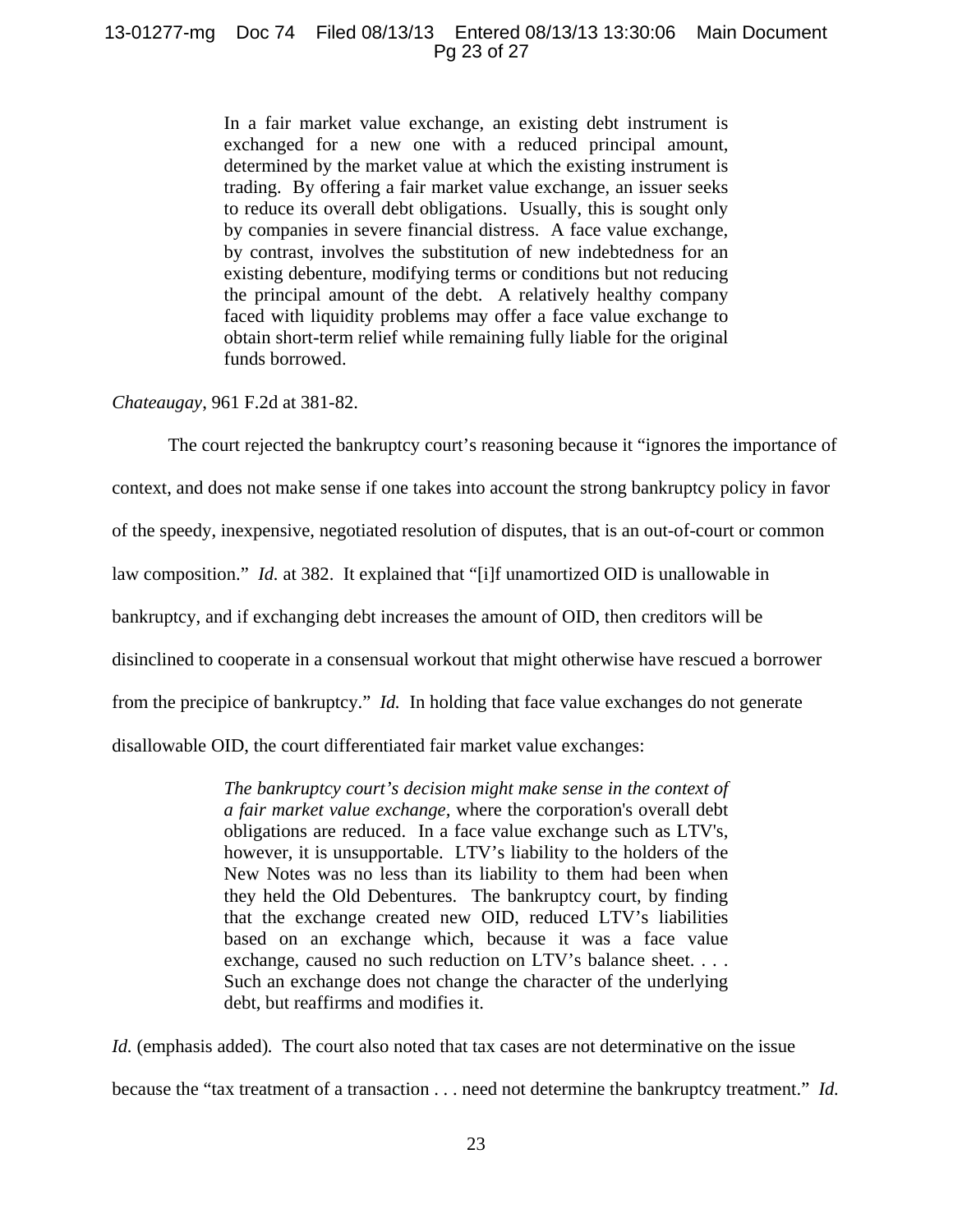## 13-01277-mg Doc 74 Filed 08/13/13 Entered 08/13/13 13:30:06 Main Document Pg 24 of 27

at 383. In particular, the tax treatment of debt-for-debt exchanges is based on the tax laws' focus on realization events, and the "same reasoning simply does not apply in the bankruptcy context." *Id.*

In *In re Pengo Industries, Inc*., 962 F.2d 543 (5th Cir. 1992), decided shortly after *Chateaugay*, the Fifth Circuit followed the Second Circuit's reasoning and held that face value exchanges do not generate disallowable OID. It too focused on policy reasons and explained that the bankruptcy court's decision in *Chateaugay* "translated, in general terms, into the rule that when a financially troubled company exchanges new debt for old debt of equal face value, exchanging holders 'will have a lower claim than those who did not [exchange], even though the overall debt obligation of the company has not been altered.'" *Id.* at 548 (citation omitted). However, the court stated that "we express no opinion as to whether a fair market value exchange creates OID not allowed under § 502(b)(2)." *Id.* at 550.

# *1. Parties' Arguments*

Both parties here agree that the exchange creating the Junior Secured Notes was a fair market value exchange and that the issue whether a fair market value exchange generates disallowable OID is a matter of first impression. In its Motion, UMB first argues that the notion of unmatured interest is wholly inapplicable here—in the cases where a portion of OID is disallowed as unmatured interest, it is because a company received less cash at the time the bonds were issued than the face amount of the bonds being issued. Here, however, ResCap extinguished \$1,000 of unsecured bonds by providing exchanging bondholders with \$800 of new secured bonds. UMB claims that it does not follow that the generation of OID, for tax purposes, results in unmatured interest for bankruptcy purposes. *See* Mot. at 19 (citing *Chateaugay*, 962 F.2d at 550). However, as recognized by the Second Circuit in *Chateaugay,* the general rule is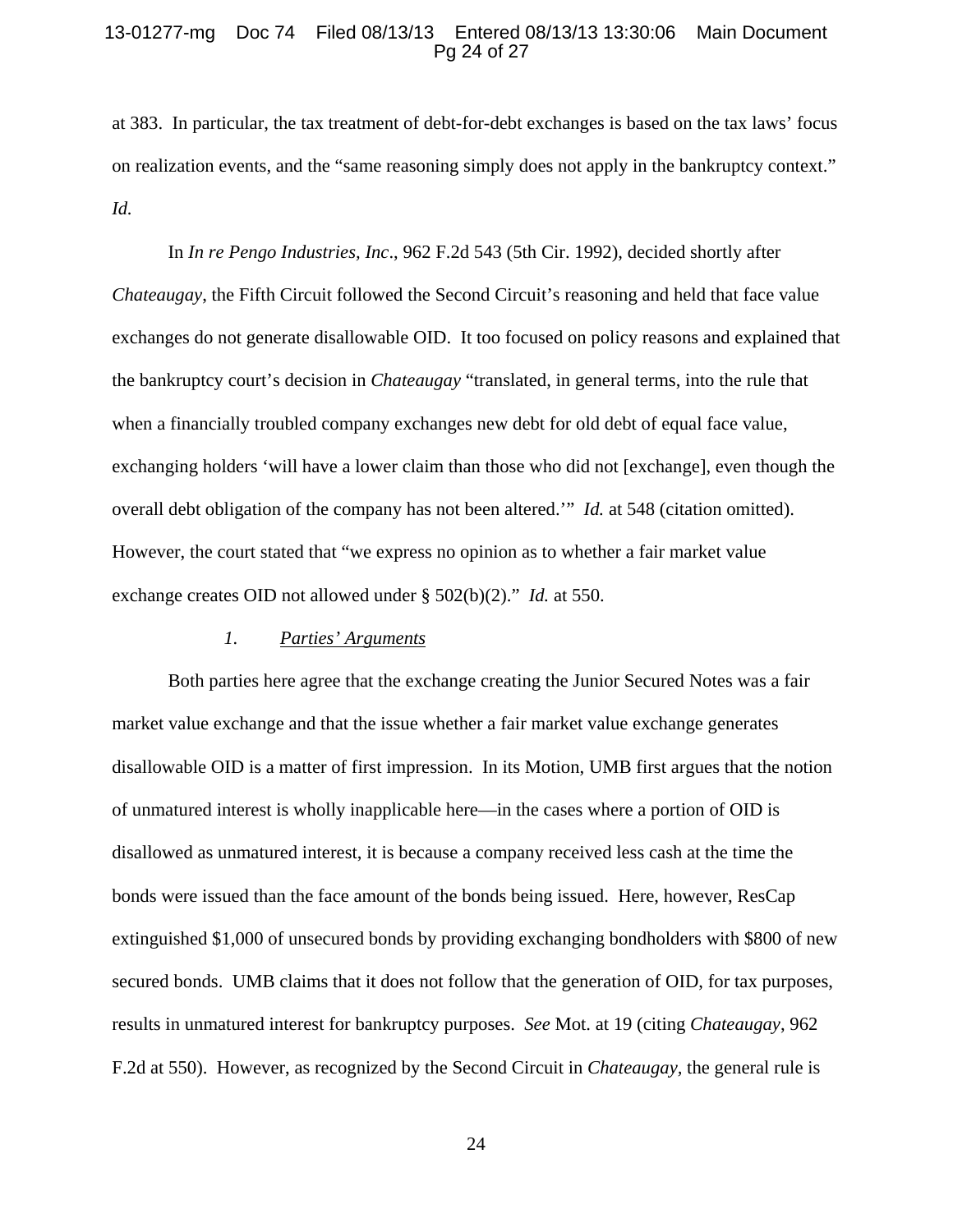#### 13-01277-mg Doc 74 Filed 08/13/13 Entered 08/13/13 13:30:06 Main Document Pg 25 of 27

that OID, if generated, constitutes unmatured interest under section 502(b)(2) and must be disallowed. UMB additionally argues that the policy reasons articulated in *Chateaugay* should lead the Court to conclude that OID was not generated by the exchange. Otherwise, lenders will be discouraged from participating in exchange offers involving distressed companies and would punish creditors that seek to assist an economically troubled company with an out-of-court restructuring.

The Committee argues that because the Court is deciding a motion to dismiss, it must take as true the Committee's allegation that at least \$377 million of OID remained as of the Petition Date from the issuance of the Junior Secured Notes. It explains that the basis for the creation of OID was the difference between the face amount of the notes upon issuance and the issue price of the notes under nonbankruptcy law. The only issue therefore is whether there is a definitive basis, as a matter of law, to override the otherwise "plain and straight-forward application of applicable tax law and the Bankruptcy Code," and it argues that there is not.

The Committee differentiates *Chateaugay* because it involved a face value exchange. Here, the character of the underlying debt was dramatically altered—the maturities were extended, the overall indebtedness was reduced, and collateral was granted. The Old Notes became lien subordinated and structurally subordinated to the New Notes. The Committee argues that holders of new bonds received in a fair market value exchange have claims in bankruptcy only equal to the cash value of the old bonds that were tendered, discounted for OID, because exchange of the old bonds was economically equivalent to a cash purchase. A creditor's participation in a fair market value exchange is a function of more incentives and penalties than the mere potential for the creation and disallowance of OID in a subsequent bankruptcy.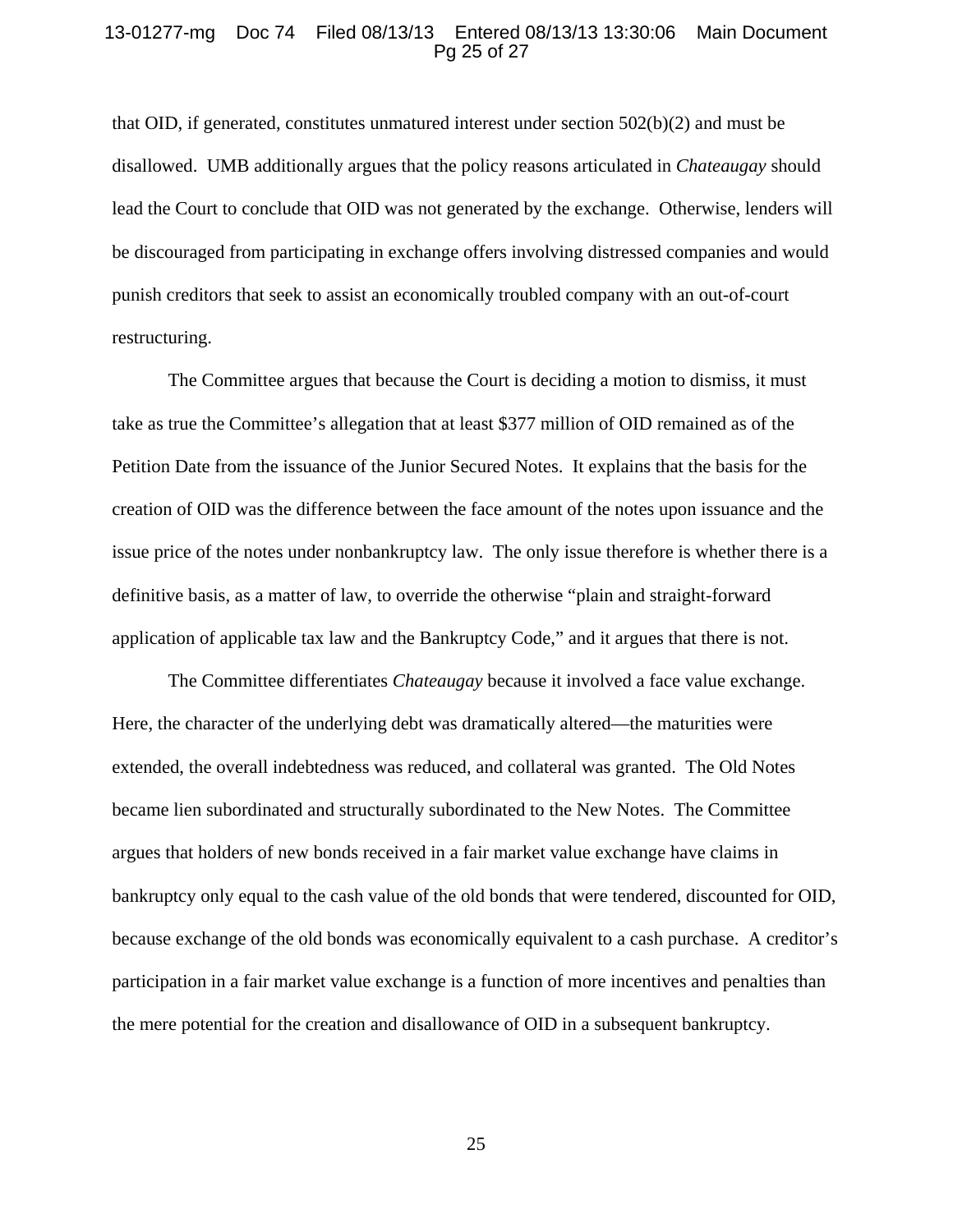#### 13-01277-mg Doc 74 Filed 08/13/13 Entered 08/13/13 13:30:06 Main Document Pg 26 of 27

# *2. UMB's Motion to Dismiss Count XIII is Denied*

The record, at this point in the case, is insufficient for the Court to determine, as a matter of law, that the exchange at issue could not have generated OID. The law is unclear whether a fair market value exchange of debt generates OID. On the one hand, the reasoning set forth in *Chateaugay* may indicate that such an exchange does not generate OID for purposes of section  $502(b)(2)$ —"[i]n the absence of unambiguous statutory guidance, we will not attribute to Congress an intent to place a stumbling block in front of debtors seeking to avoid bankruptcy with the cooperation of their creditors." *Chateaugay*, 961 F.2d at 383.

However, the general rule is that OID is disallowable in bankruptcy, and there are significant factual differences between this case and *Chateaugay* that prevents the exception articulated in *Chateaugay* from being determinative at this point in the case. For instance, the *Chateaugay* court disagreed with the bankruptcy court's conclusion because it essentially reduced LTV's liabilities even though there was no such reduction on LTV's balance sheet. Here, however, the Exchange involved, among other things, a reduction in the debtor's overall debt obligations, meaning there was a corresponding reduction on the debtor's balance sheet.

Moreover, and importantly, the *Chateaugay* court was concerned with the illogical result that creditors holding old bonds would be entitled to larger claims in bankruptcy than creditors (who cooperated in an out-of-court restructuring) holding new bonds in the same principal amount. Here, however, the Old Notes differed greatly from the Junior Secured Notes—the Junior Secured Notes, though they had a lower principal amount than the Old Notes, were secured. The JSNs, who are sophisticated investors, made the decision to exchange their Old Notes for the Junior Secured Notes; holders of the Old Notes had the option to otherwise retain their Old Notes or receive cash in exchange for the Old Notes. At the hearing, the Committee